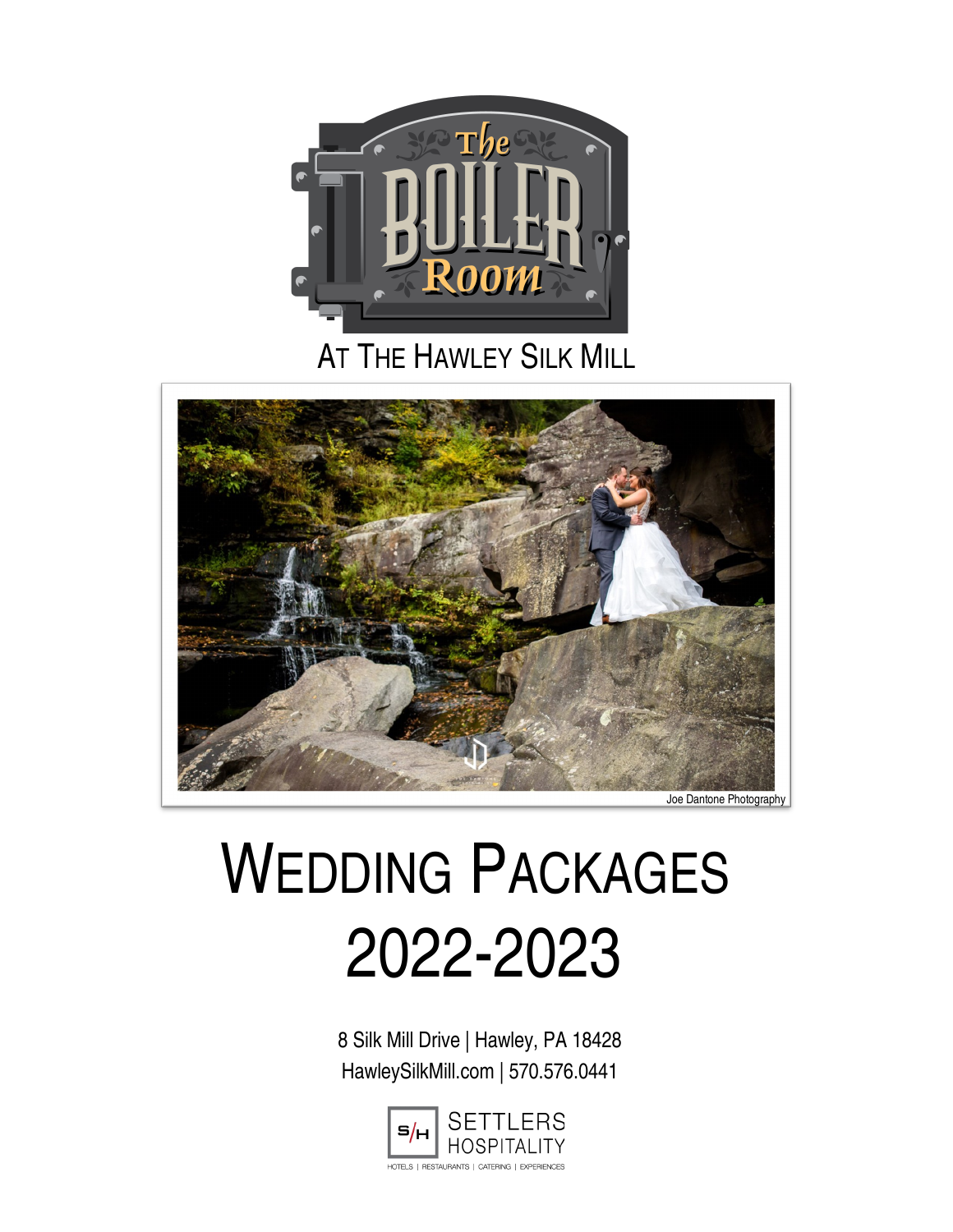

# **TABLE OF CONTENTS**

| Post Wedding Breakfast & Brunch21 |  |
|-----------------------------------|--|
|                                   |  |
|                                   |  |

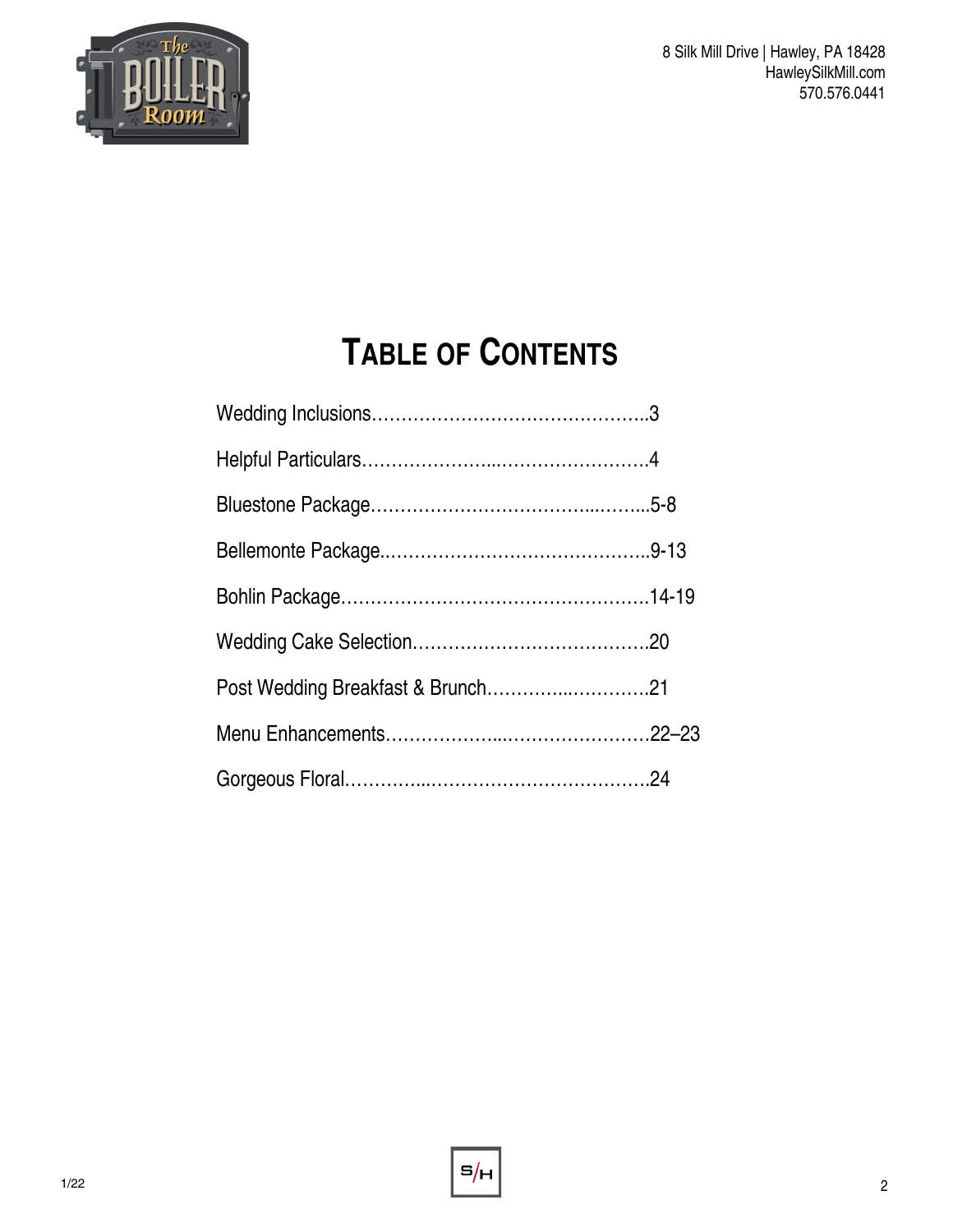



# **WELCOME TO THE BOILER ROOM IN THE HAWLEY SILK MILL**

A wedding in The Boiler Room is a carefully crafted experience. You will find our forty-one year tradition of fine service and attention to detail throughout our creative menus and presentation. The Boiler Room is part of the historic Hawley Silk Mill and offers a beautiful and unique setting for your special day. Another wonderful feature of the Boiler Room is the stunning views. Its location nestled along the cliffs, overlooking the falls, offers panoramic views from our decks.

Our wedding coordinator will assist you with your event to create an experience that complements the beauty of your surroundings. Our caring staff and preferred vendors will ensure that your wedding is executed with thoughtful attention to detail every step of the way. Our main focus is fulfilling your dreams and creating memories to last a lifetime.

# **ALL BOILER ROOM WEDDINGS INCLUDE**

- The Boiler Room, our private dining room (Minimum/Maximum Occupancy 50/80) with a dance area on the tented deck.
- A cocktail hour, including hors d'oeuvres with open bar featuring premium brands of liquor, beer and wine.
- Champagne toast (a non-alcoholic option is available).
- All menus include a selection of our house made artisan bread.
- Custom wedding cake designed and created by Settlers Hospitality's pastry chef.
- Ivory or white table linens.
- Our vintage, mismatched China.
- Use of our beautiful farm tables.
- Event coordinator to assist with planning and orchestrating your reception.
- A complimentary bridal suite the night of your wedding.

# **OPTIONAL ADDITIONS**

Set Up For Onsite Wedding Ceremony **\$8 Per Person, \$500 Minimum** Specialty Table Linens **Priced Accordingly** 

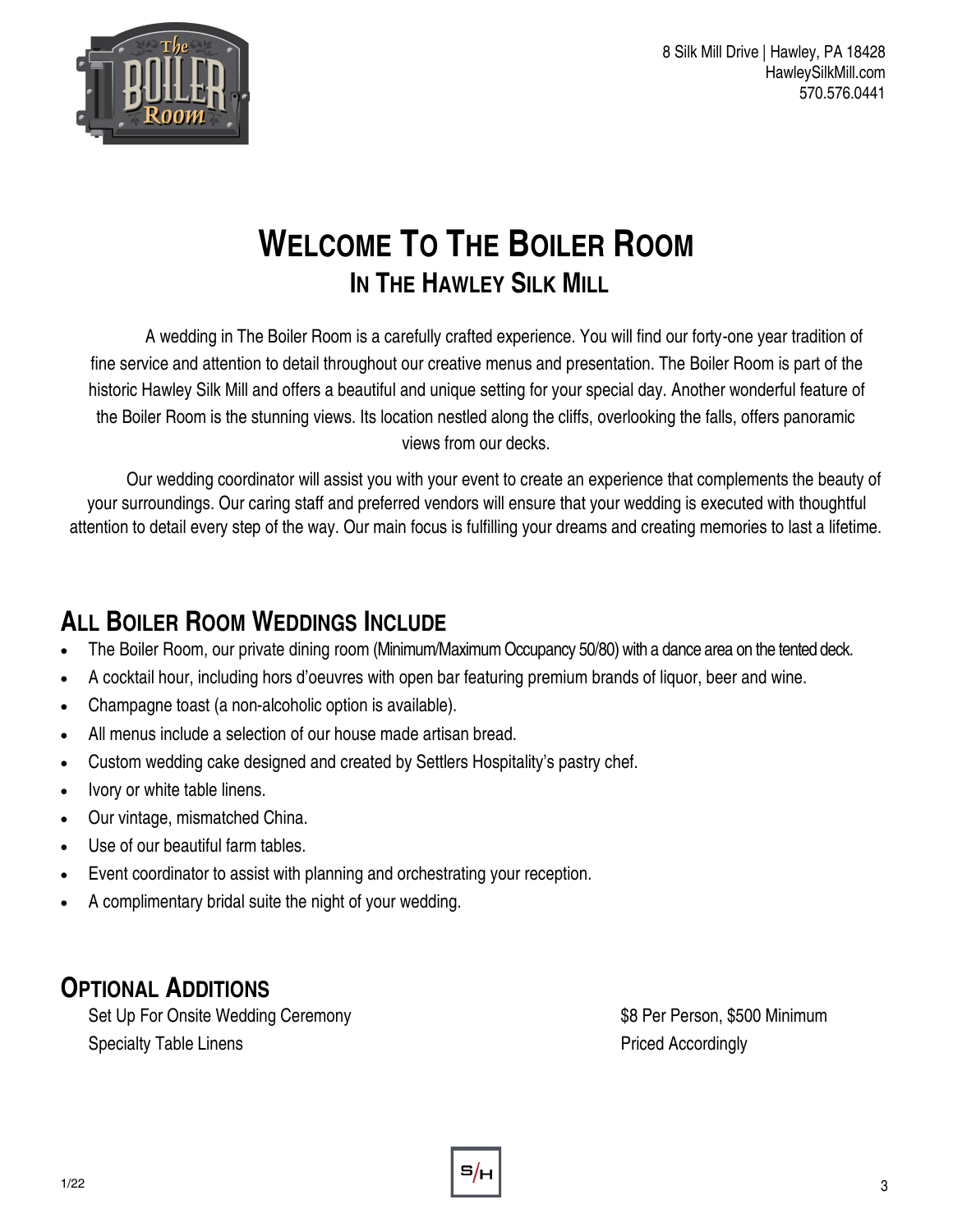



# **SPECIAL CONSIDERATIONS**

- Site Maximum Capacity: 80 guests.
- Site fees: \$2,500 Saturday, \$2,000 Friday and \$1,500 Sunday-Thursday.
- The Boiler Room and Hawley Silk Mill are non-smoking facilities. No smoking is permitted on site, including on the patio. A designated smoking area is located by the outside steps to The Boiler Room.
- A minimum of 50 guests or \$7,000 food and beverage spend is required for Saturday events. For Friday/Sunday/Weekday events, a 30 guest minimum or \$4,200 food and beverage spend is required. All prices exclude tax and service charges.
- The tented deck is only available May-November. If temperatures are forecasted to fall below 50-60 degrees, we require the rental of tent sides and heaters for the use of the tented deck during your event. Should the temperature fall below 20 degrees, we do not permit action stations, bars or guest seating to be located on the tented deck.

# **HELPFUL PARTICULARS**

- Gratuity is at your discretion.
- All items pertinent to your reception such as favors, guestbook, place/seating cards (in alphabetical order), cake server, must be delivered the day before the wedding and labeled with the names of the wedding couple.
- Please remove stickers from toasting glasses and wrappers from candles if applicable.
- There will be a fee for any special set up required (beyond placing your pre-assembled centerpieces, favors, guestbook, place/seating cards, and photos).
- Any items provided by you or any outside vendors must be removed immediately after the reception.
- Settlers Hospitality does not assume responsibility for the damage or loss of any merchandise or articles left in the venue prior to, during, or following the function.
- Kindly do not attach decorations or displays to walls, doors, windows or ceilings.
- Final arrangements (i.e. choice of menu, estimated guest count, napkin color, number of guests at head table) must be made 1 month in advance.
- The final number of guests with the EXACT entree choice count is required 21 days prior to the function.
- We anticipate you will be hiring a DJ (music) and photographer. Let us know as soon as possible if you are hiring any other outside vendors for coordination purposes. All vendors must supply a Certificate of Insurance. Use of some vendors may include an updarge.
- We reserve the right to regulate the volume of music.
- All food and beverage items must be prepared and presented by Settlers Hospitality, including wedding cakes, alcohol, and favors. No outside food or beverage items are permitted.
- Alcoholic beverages may not be removed from the premises.
- We reserve the right to refuse alcohol beverage service to any guest at the function who is not 21 years of age and/or limit the consumption of any guests for everyone's safety and comfort. We do not serve shots.
- Our experience prohibits us from allowing sparklers, non-biodegradable confetti and Chinese lanterns.
- All special arrangements are subject to approval.
- To keep things organized and to make your wedding day the best it can be, we ask that only the wedding couple contact the event coordinator throughout the planning process.
- Please reference our FAQ document on our planning website for additional information.

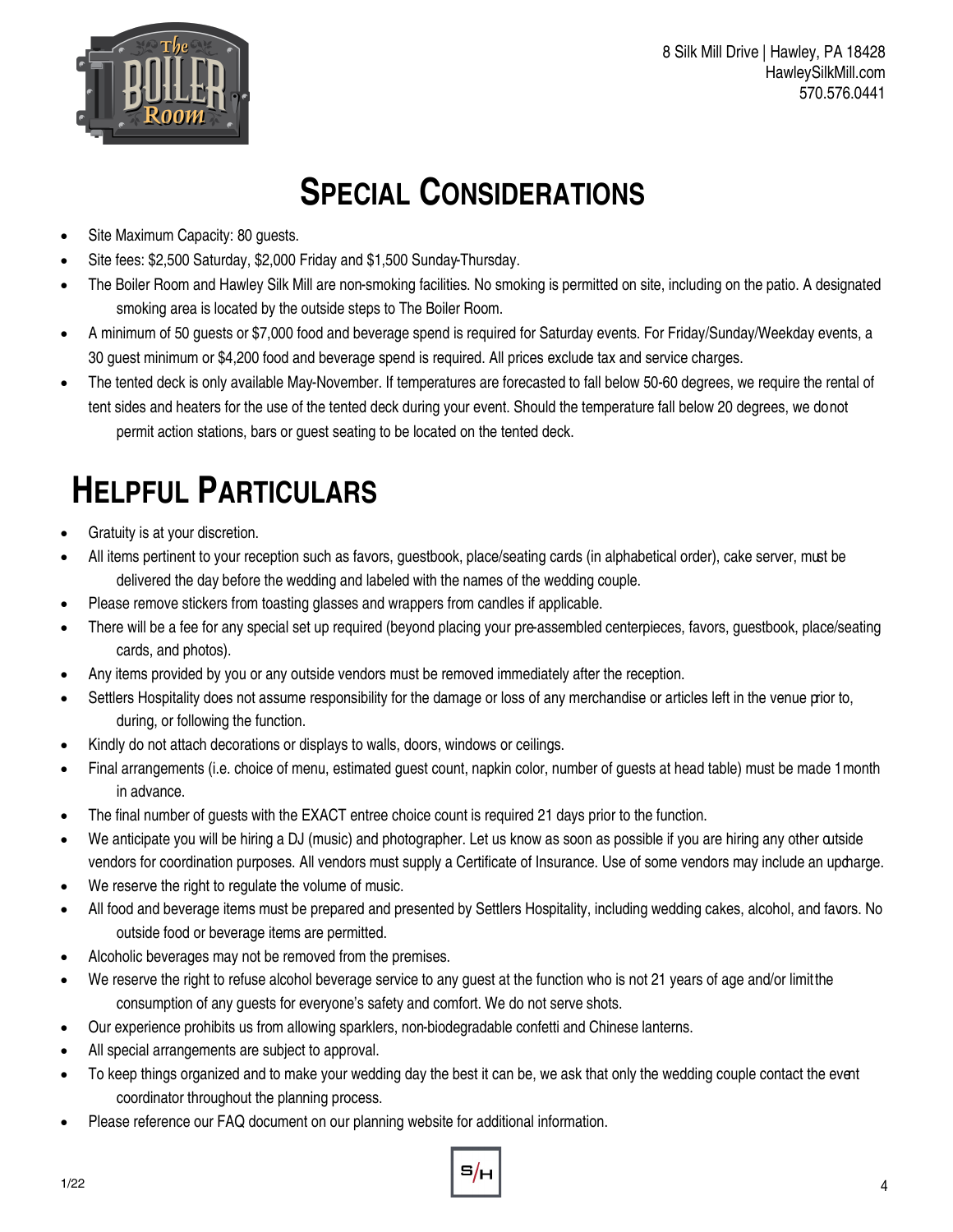

# **BLUESTONE**

STARTING AT \$140 PER PERSON

# THIS PACKAGE INCLUDES:

Choice of Three Passed Hors D'Oeuvres Choice of One Salad Choice of Two Entrées | Served Plated or Buffet Choice of One Starch Chef's Vegetable Vegetarian Meals Available Upon Request (Does Not Limit Other Selections) Children's Meals Follow a Separate Pricing Structure, Please Choose One

### **PASSED HORS D'OEUVRES**

CHOOSE THREE **Mini Crab Cakes with Remoulade Sauce Bacon Wrapped Scallops Veggie Spring Rolls with Sweet Chile Sauce Tomato Bruschetta on Crostini Spinach and Cheese Stuffed Mushrooms Roasted Apple Brie Grilled Cheese Mini Cocktail Franks with Mustard Spanakopita Bites Spicy Cauliflower Bites with White Remoulade Cajun Chicken Salad in Phyllo Cups Tomato Mozzarella and Basil Skewer Mac and Cheese Bites Arancini of Tomato and Mozzarella Beef Satay Wild Mushroom Canapé**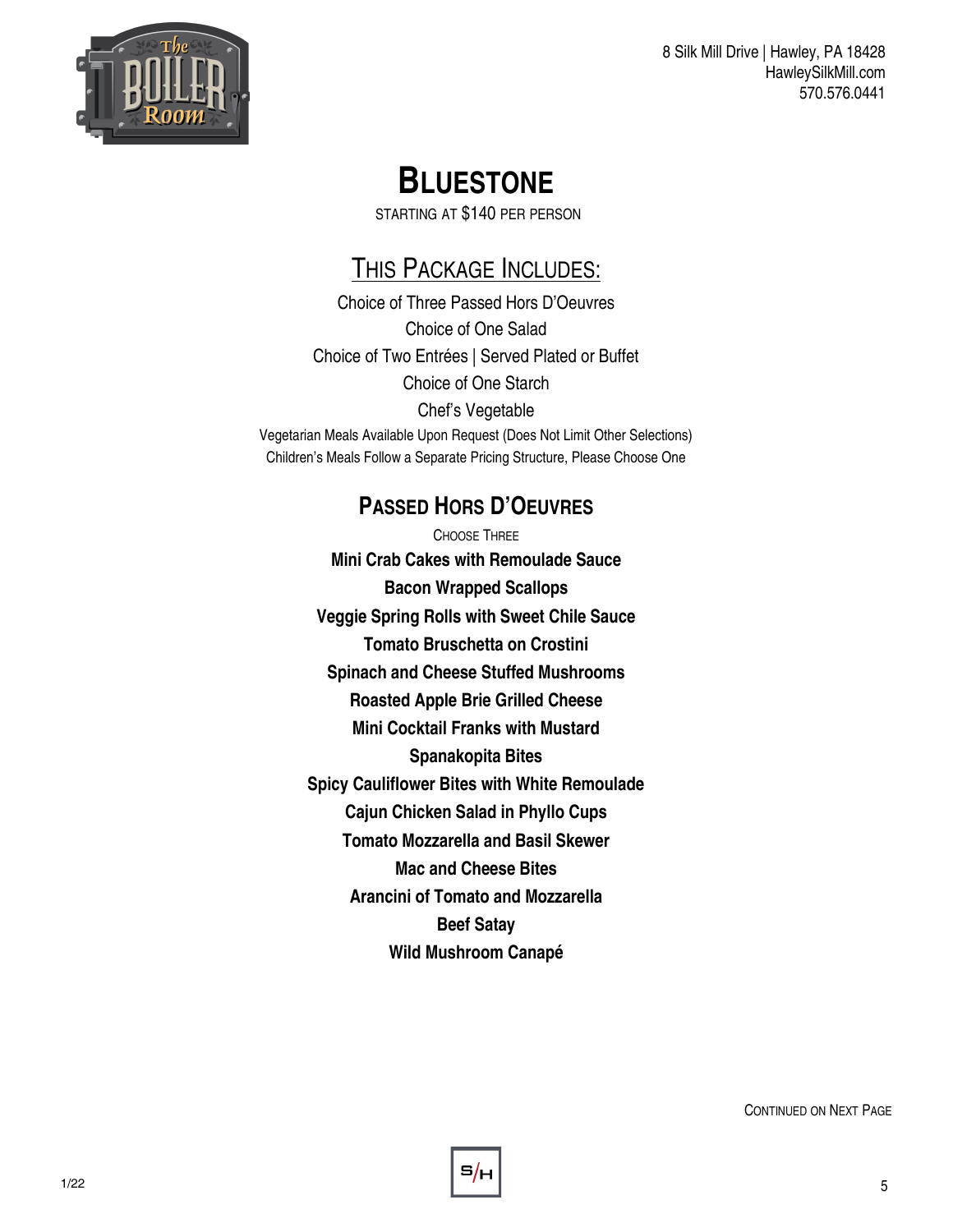

BLUESTONE CONTINUED

8 Silk Mill Drive | Hawley, PA 18428 HawleySilkMill.com 570.576.0441

#### **SALAD**

CHOOSE ONE

**Caesar |** Romaine Lettuce, Locatelli Cheese and Croutons **Arugula |** Avocado, Sesame Seeds, Pickled Shallots and Radish **Panzanella Salad |** Tomato, Bread, Red Onion, Balsamic, Olive Oil and Basil **Mountain Dell Greens Salad |** Tomato, Cucumber, Carrots, Red Onion, and Sunflower Seeds

> Choice of the Following Dressings Balsamic Vinaigrette | Ranch | Citrus Vinaigrette | Champagne Vinaigrette Caesar Dressing | Red Wine Vinaigrette

#### **ENTREES**

CHOOSE TWO **Pork Loin | Apple Cider Reduction, Caramelized Onions Baby Back Ribs |** Slow Roasted, Bourbon Ginger Honey Glaze **Creamy Pesto Chicken |** Chicken Breast with Creamy Pesto and Oven Roasted Tomatoes **Flank Steak | Chimichurri, Pico De Gallo Cod Provençal |** Tomatoes, Capers, Olives, Garlic and Onions **Scottish Salmon | Pistachio Crust, Meyer Lemon Gastrique Ragu Alla Salsiccia |** Pappardelle **Chicken A L'Orange |** Shallot, Orange and Herbs

> **VEGETABLE Chef's Selection of Seasonal Offerings**

#### **STARCHES**

CHOOSE ONE **Mashed Potatoes Basmati Rice Pilaf Garlic & Herb Roasted Red Bliss Potatoes Lyonnaise Potatoes Sweet Potato Hash Potato Au Gratin Creamed Corn** 

s/.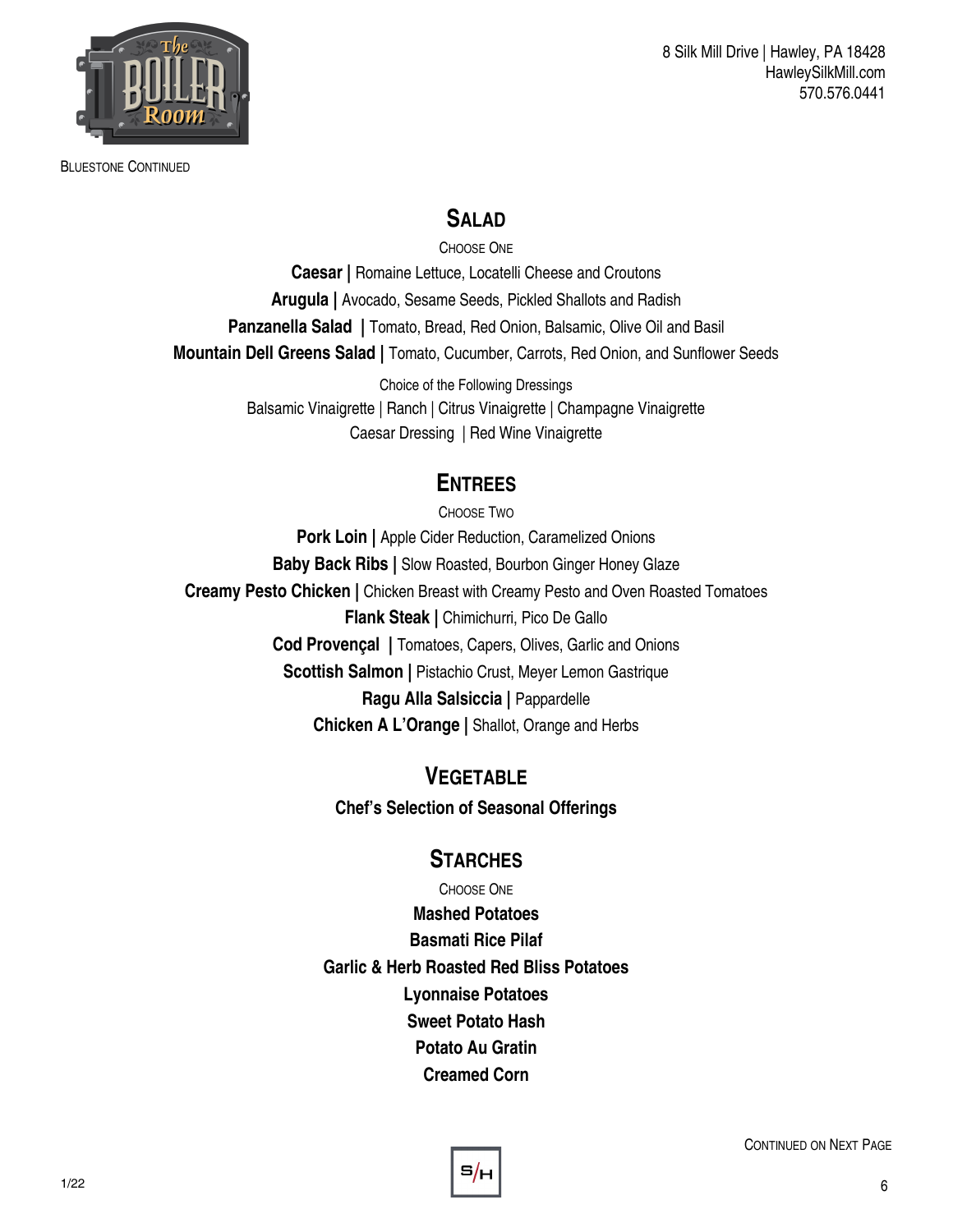

BLUESTONE CONTINUED

#### **VEGETARIAN**

CHOOSE ONE FOR YOUR GUESTS WITH VEGETARIAN DINING PREFERENCES **Stuffed Artichoke | Parmesan, Toasted Panko, and Tahini Vinaigrette Vegetable Wellington |** Puff Pastry, Sweet Potato, Broccolini, Mushroom Duxelle and Tarragon Coconut Bechamel

#### **CHILDREN'S SELECTIONS**

PRICED SEPARATELY CHOOSE ONE **Chicken Tenders and Fries Grilled Cheese and Fries Pasta with Butter or Marinara Mac and Cheese** 

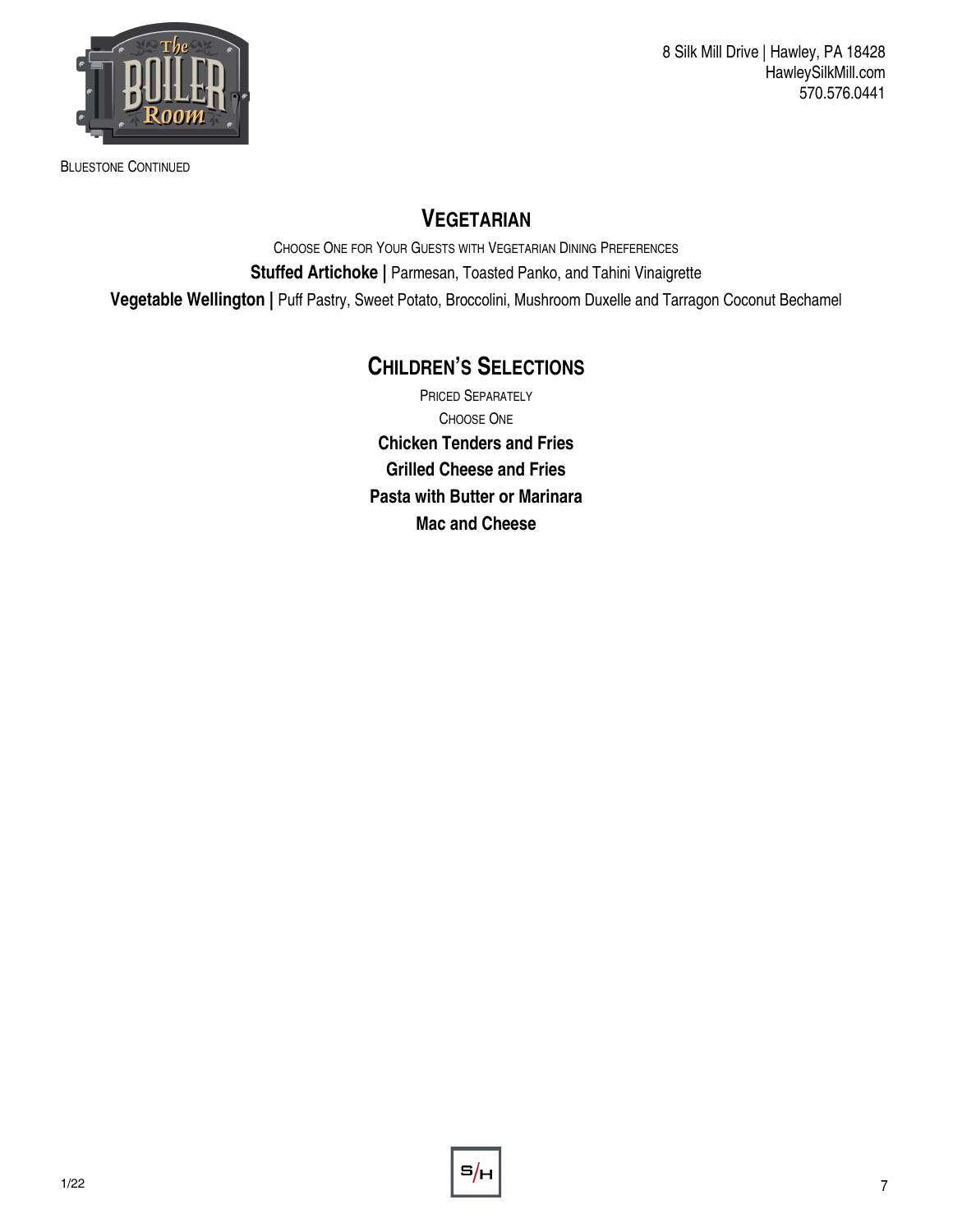

# **BLUESTONE BAR**

4 HOUR OPEN BAR INCLUSIONS

# **BOTTLED BEER**

**Coors Light | Yuengling Lionshead | Corona Extra | Heineken Zero** 

#### **WINE**

**Toast with Wycliff Brut Sparkling**

**Sycamore Lane Varietals Choose 2 Reds, 2 Whites, and a Rose: Chardonnay | Pinot Grigio | Chablis Burgundy | Merlot | Cabernet Sauvignon White Zinfandel | Wycliff Brut Rose (Sparkling)**

#### **SPIRITS**

**New Amsterdam – Vodka Gordons | New Amsterdam – Gin Don Q – Rum Montezuma – Tequila Dewars - Scotch Jim Beam – Bourbon Windsor – Whiskey Mr. Boston Assorted Schnapps and Liqueurs**

#### **INFUSED WATER STATION**

CHOOSE ONE **Cucumber Honeydew Citrus Mélange Berries and Mint**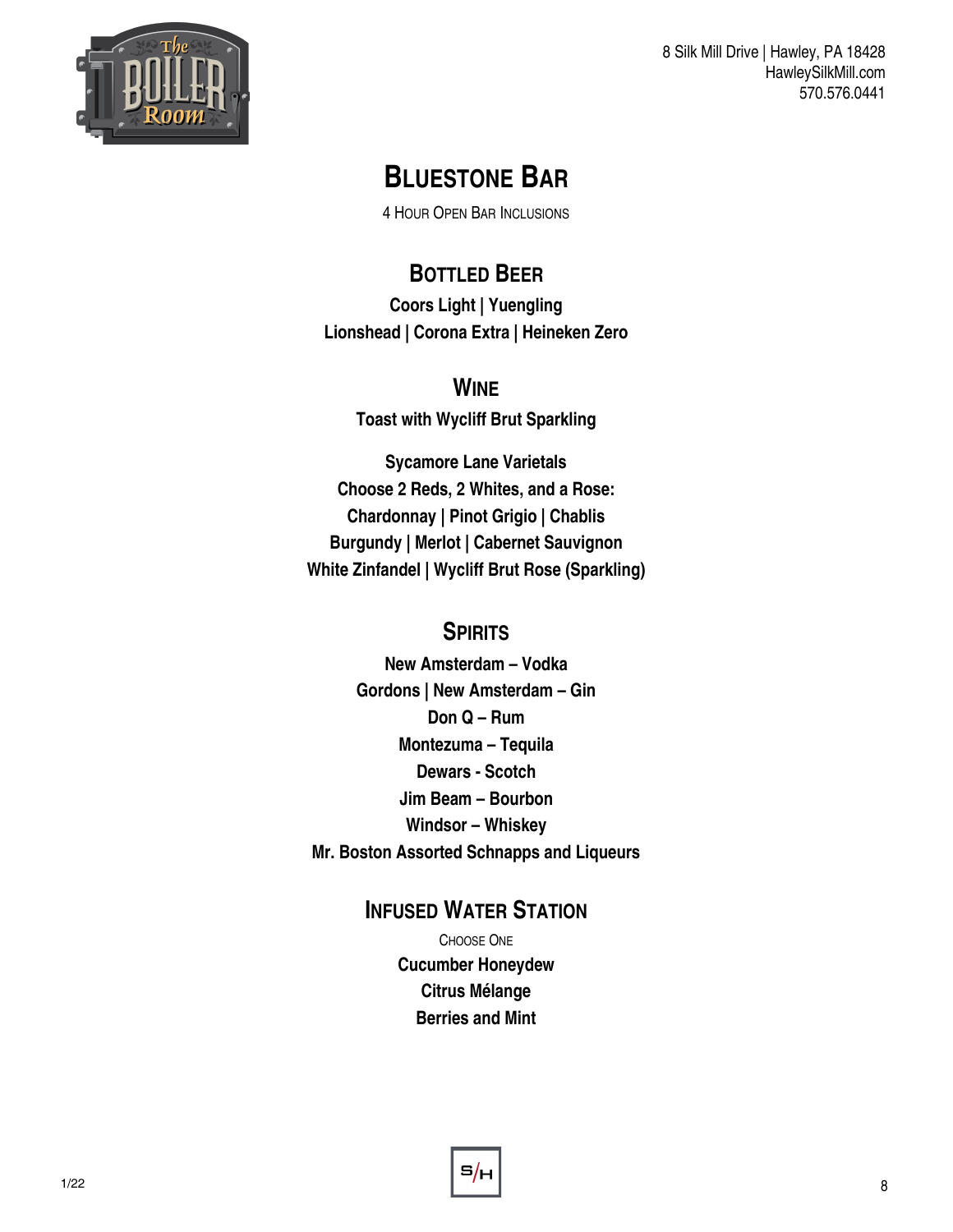

# **BELLEMONTE**

STARTING AT \$150 PER PERSON

# THIS PACKAGE INCLUDES:

Choice of Four Passed Hors D'Oeuvres Choice of One Display Station Choice of One Soup or Salad Choice of Two Entrees | Served Plated or Buffet Choice of Two Starches Chef's Vegetable Vegetarian Meals Available Upon Request (Does Not Limit Other Selections) Children's Meals are a Separate Cost, Please Choose One

## **PASSED HORS D'OEUVRES**

CHOOSE FOUR **Mini Crab Cakes with Remoulade Sauce Bacon Wrapped Scallops Veggie Spring Rolls with Sweet Chile Sauce Tomato Bruschetta on Crostini Spinach and Cheese Stuffed Mushrooms Roasted Apple Brie Grilled Cheese Mini Cocktail Franks with Mustard Spanakopita Bites Spicy Cauliflower Bites with White Remoulade Cajun Chicken Salad in Phyllo Cups Tomato Mozzarella and Basil Skewer Mac and Cheese Bites Arancini of Tomato and Mozzarella Beef Satay Wild Mushroom Canapé Coffee Cured Salmon and Crème Fraîche on Crostini**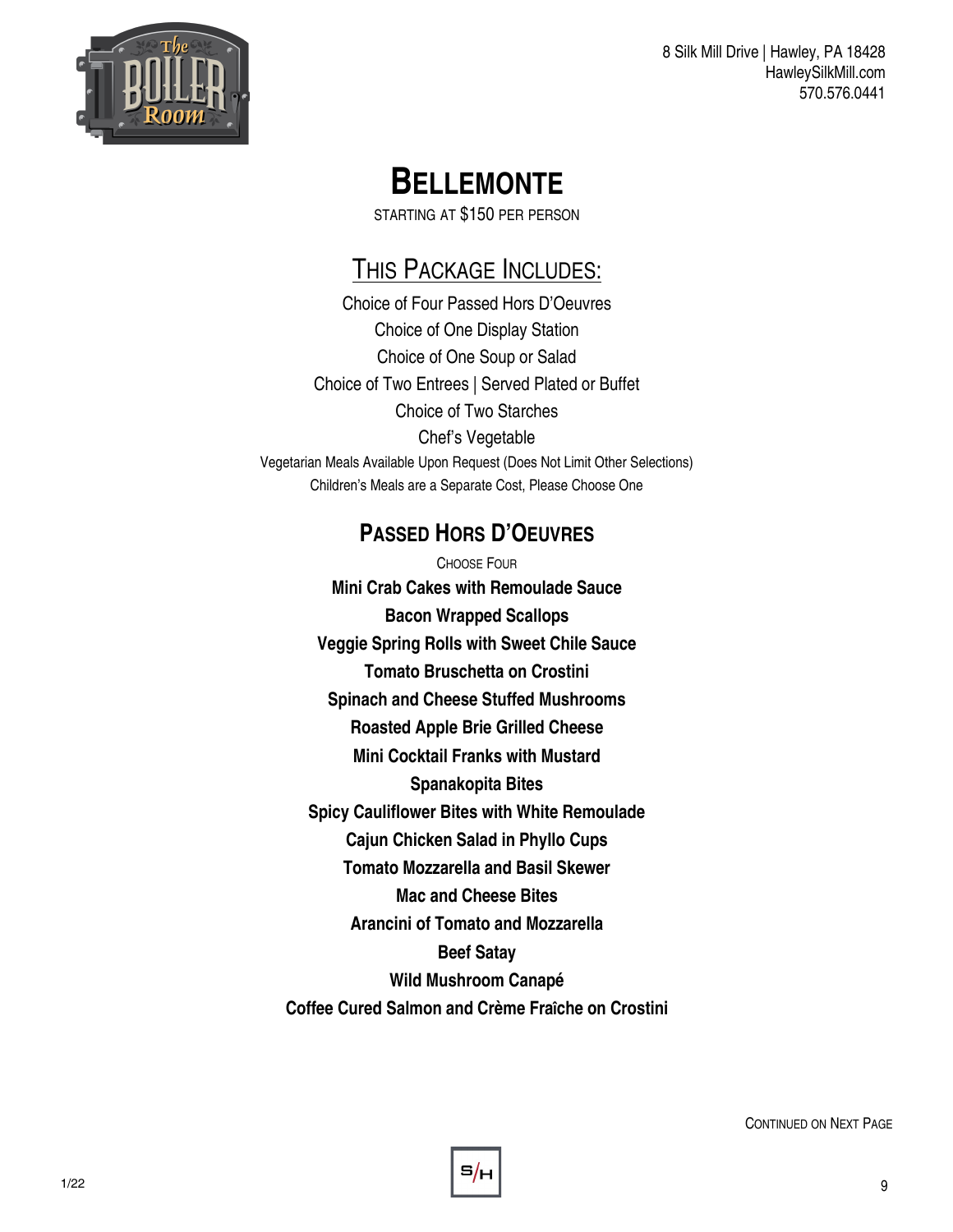

BELLEMONTE CONTINUED

#### **DISPLAY STATIONS**

CHOOSE ONE

**Mediterranean |** Muhammara, Haydari, Greek Olives with Rosemary & Lemon, Spiced Pita, Greek Cucumber Salad, Hummus, Saksuka (Eggplant Tomato Dish), Halloumi Cheese Fries, Fried Peppers and Feta Dip, and Olive Rosemary Bread

**Italian |** Meatballs in Red Sauce, Garlic Cheesy Bread, Caprese Sampler, Italian Olives (Orange Zest, Chili and Basil) Toasted Focaccia Bread, Caponata, Hard Salami, Prosciutto and Muffuletta Dip

**Cheese & Meat |** Assorted Meats and Cheese (Chef Selection) Three Cheeses, Two Meats Served with Whole Grain Mustard, Fig Jam, Grapes, Nuts, Crackers and Toasted Bread

Seafood Platter | (Market Price Additional Cost To Be Decided One Month From Date of Wedding) Base Items: Alaskan King Crab, Shrimp Cocktail, and Lobster Salad

**Fruit Display |** Seasonal Fresh Fruit

#### **DINNER SELECTIONS**

CHOOSE ONE SOUP OR SALAD

#### **SOUP**

**Potato Leek** 

**Lobster Bisque** 

#### **Minestrone**

#### **Corn Chowder**

**Watermelon Gazpacho |** Olive Oil, Mint, and Bread Crumbs (Summer Only)

#### S<sub>AL</sub>AD

**Watermelon "Caprese" |** Compressed Watermelon, Basil, Feta, and Saba **Beet Salad |** Red & Golden Beets, Goat Cheese, Hazelnut, and Orange Dressing **Grain Salad |** Bulgar Wheat, Wheat Berry, Farro, Orange Supreme, Dried Fruit and Almonds **Strawberry Rhubarb Salad |** Mint, Hazelnut, Citrus Zest, and Lime **Mountain Dell Greens Salad |** Tomato, Cucumber, Carrots, Red Onion, and Sunflower Seeds

> Choice of the Following Dressings for Mountain Dell Greens Salad Balsamic Vinaigrette | Ranch | Citrus Vinaigrette | Champagne Vinaigrette Caesar Dressing | Red Wine Vinaigrette

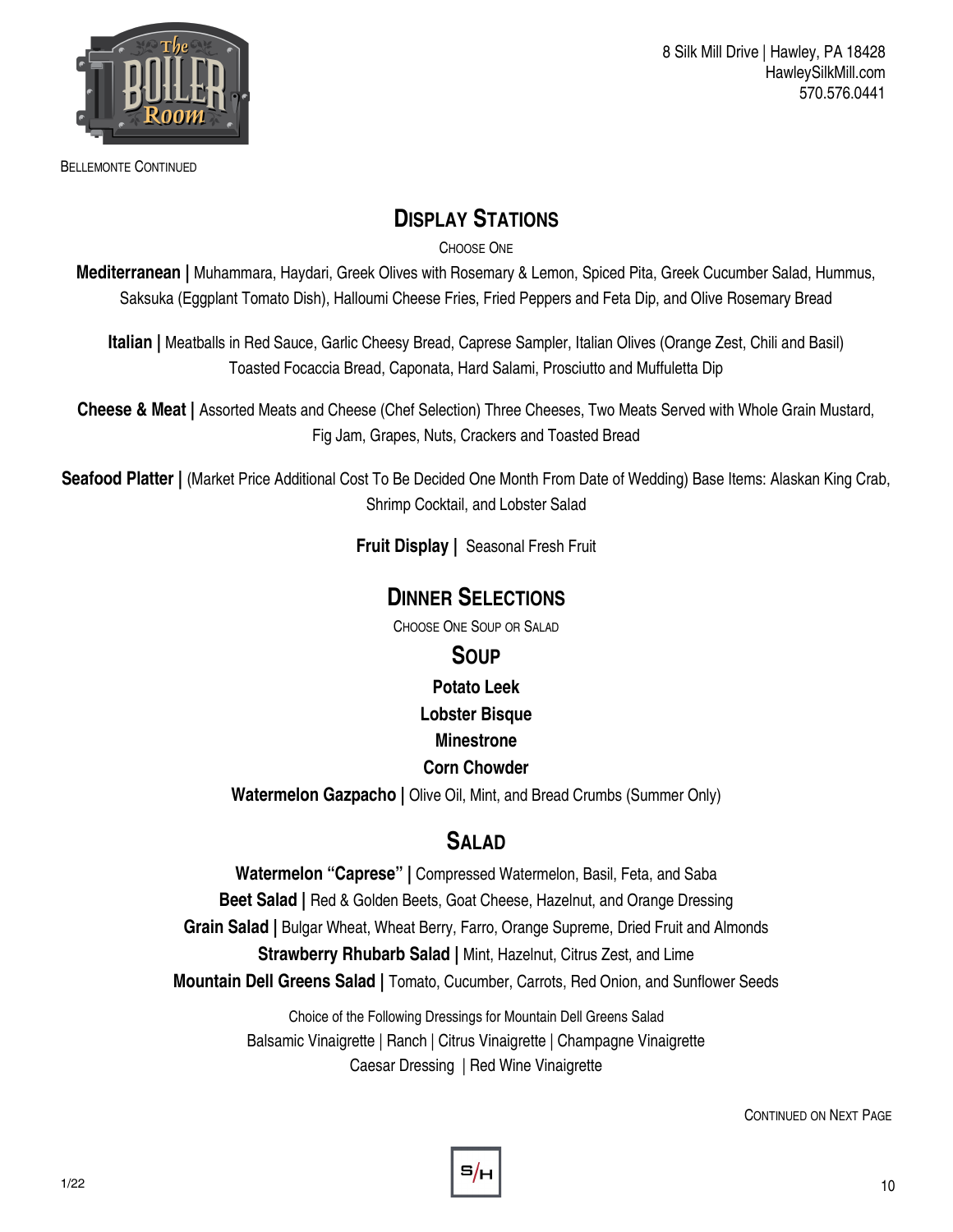

BELLEMONTE CONTINUED

## **ENTREES**

CHOOSE TWO **Smoked Brisket |** Selection of BBQ Sauce **Hanger Steak |** Salsa Verde **Braised Short Rib | Beer Braise Gremolata Scottish Salmon |** Horseradish Crust, Dill Crème Fraîche **Golden Tilefish |** Preserved Lemon Gremolata **Airline Chicken Breast |** Apple Brandy Cream Sauce **Pork Tenderloin | Coffee Rub, Sweet Balsamic Plum Sauce** 

#### **VEGETABLE**

**Chef's Selection of Seasonal Offerings**

#### **STARCHES**

CHOOSE TWO **Whipped Potatoes Garlic White Rice Saffron Rice Roasted New Potatoes Creamy Polenta Potato Au Gratin Sweet Potato Hash Duchess Potatoes** 

#### **VEGETARIAN**

CHOOSE ONE FOR YOUR GUESTS WITH VEGETARIAN DINING PREFERENCES **Stuffed Artichoke | Parmesan, Toasted Panko, and Tahini Vinaigrette Vegetable Wellington |** Puff Pastry, Sweet Potato, Broccolini, Mushroom Duxelle and Tarragon Coconut Bechamel

### **CHILDREN'S SELECTIONS**

PRICED SEPARATELY CHOOSE ONE **Chicken Tenders and Fries Grilled Cheese and Fries Pasta with Butter or Marinara Mac and Cheese** 

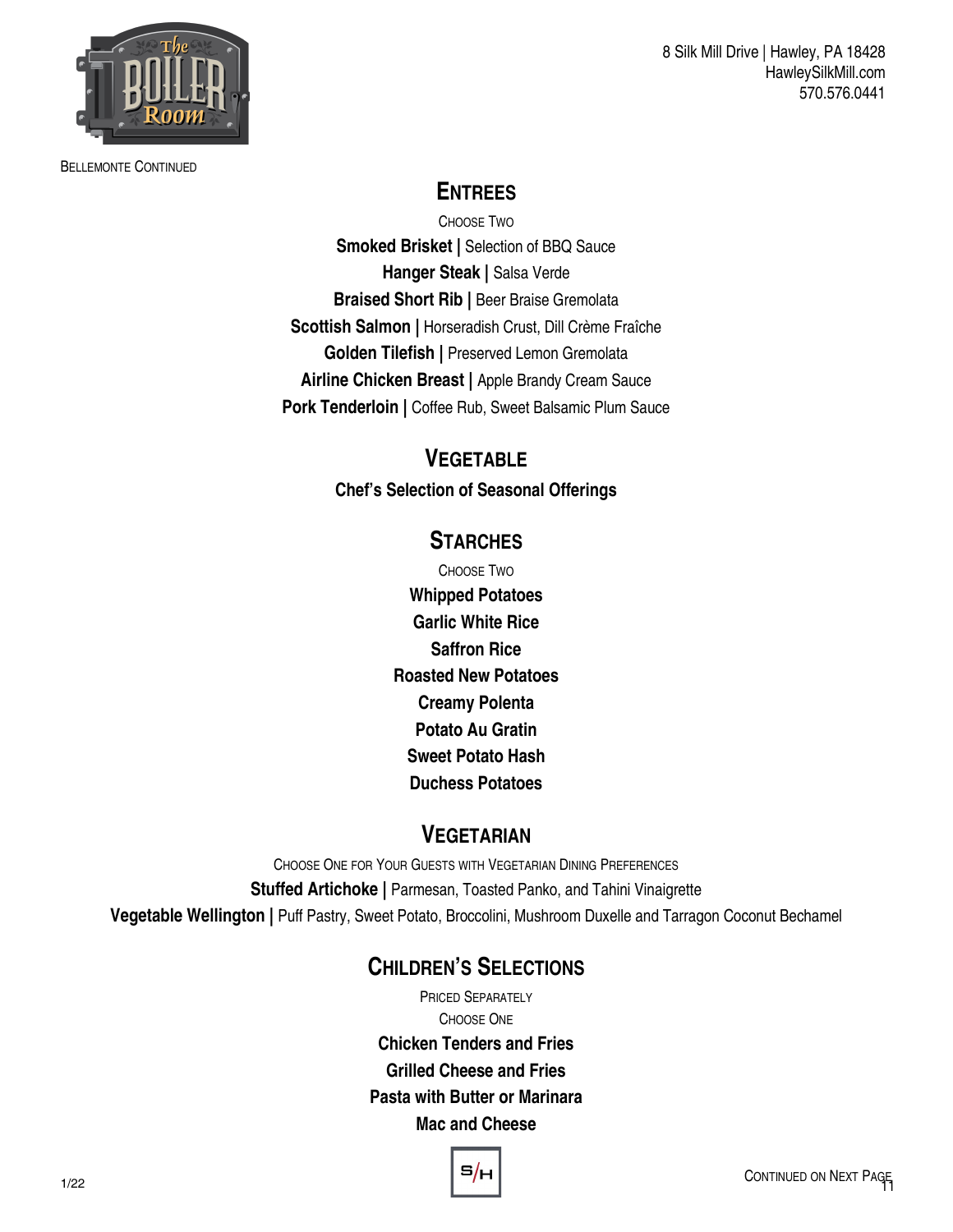

# **BELLEMONTE BAR**

4 HOUR OPEN BAR INCLUSIONS

# **BOTTLED BEER**

**Coors Light | Yuengling Lionshead | Corona Extra | Heineken Zero** 

# **UPGRADE YOUR BOTTLED BEER**

CHOOSE ONE **Angry Orchard Crisp Apple | Blue Moon Belgian White Flying Fish Hazy Bones | Founders All Day IPA Great Lakes Edmund Fitzgerald Porter | Heineken Lagunitas IPA | Modelo | New Belgium Fat Tire Sam Adams Boston Lager | Sam Adams Seasonal Stella Artois | Truly Hard Seltzer | Yards Philly Pale Ale**  Not Listed Here? Ask for Pricing Regarding Add On Selections!

#### **WINE**

**Toast with Wycliff Brut Sparkling**

**Sycamore Lane Varietals Choose 2 Reds, 2 Whites, and a Rose: Chardonnay | Pinot Grigio | Chablis Burgundy | Merlot | Cabernet Sauvignon White Zinfandel | Wycliff Brut Rose (Sparkling)**

#### **SPIRITS**

**Stoli | Stoli Flavors | Tito's | New Amsterdam – Vodka Beefeater | Gordons | New Amsterdam – Gin Jose Cuervo Gold | Montezuma – Tequila Jim Beam – Bourbon Mr. Boston Assorted Schnapps and Liqueurs Don Q | Bacardi | Captain Morgan | Rumhaven Coconut – Rum Dewars | Johnnie Walker Red – Scotch George Dickel Rye | Windsor | Jack Daniels | Jameson – Whiskey**

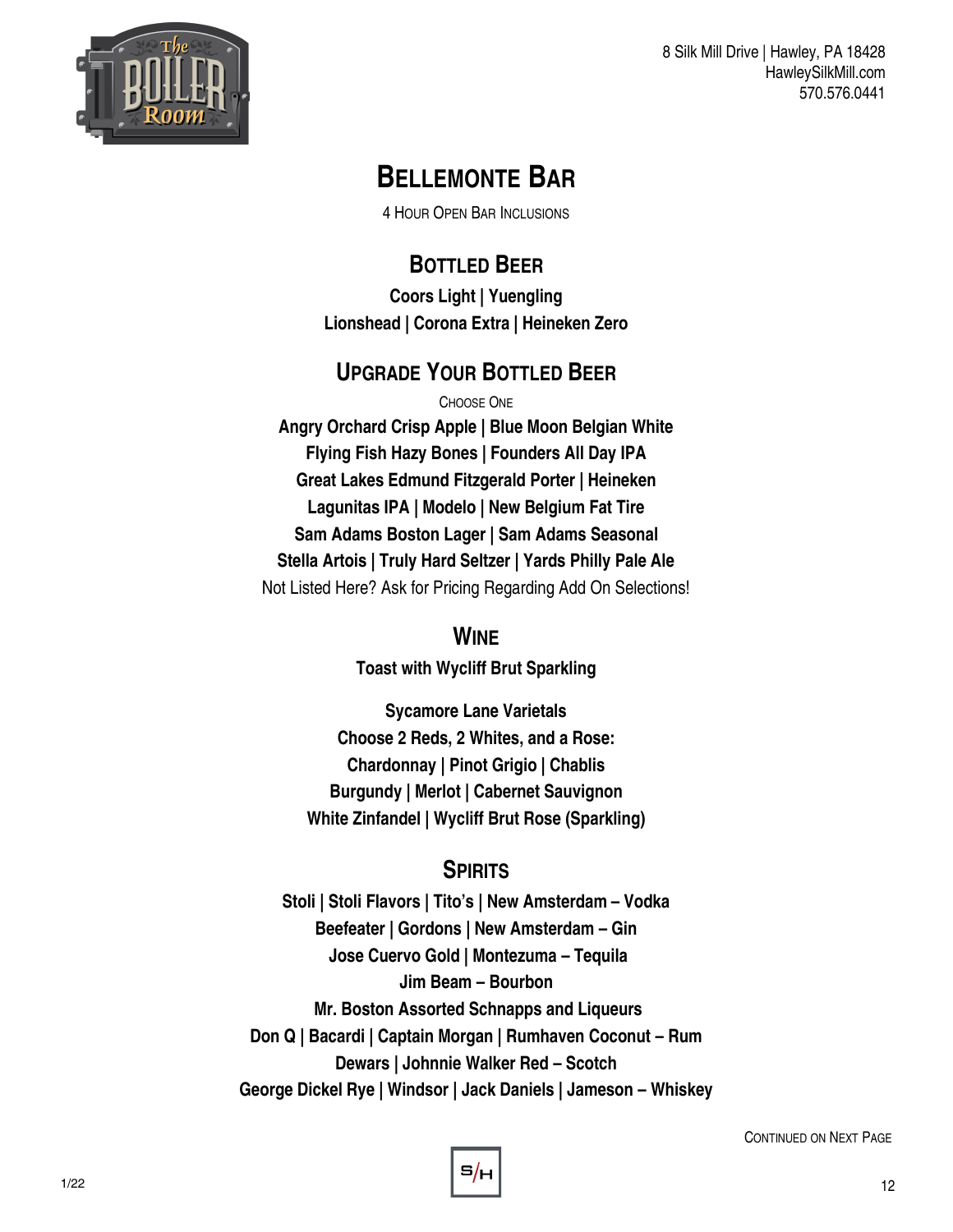

BELLEMONTE BAR CONTINUED

8 Silk Mill Drive | Hawley, PA 18428 HawleySilkMill.com 570.576.0441

**FRUITED ICED TEA STATION** CHOOSE ONE **Tropical Citrus Calm Includes Simple Syrup, Fresh Fruit Purees** 

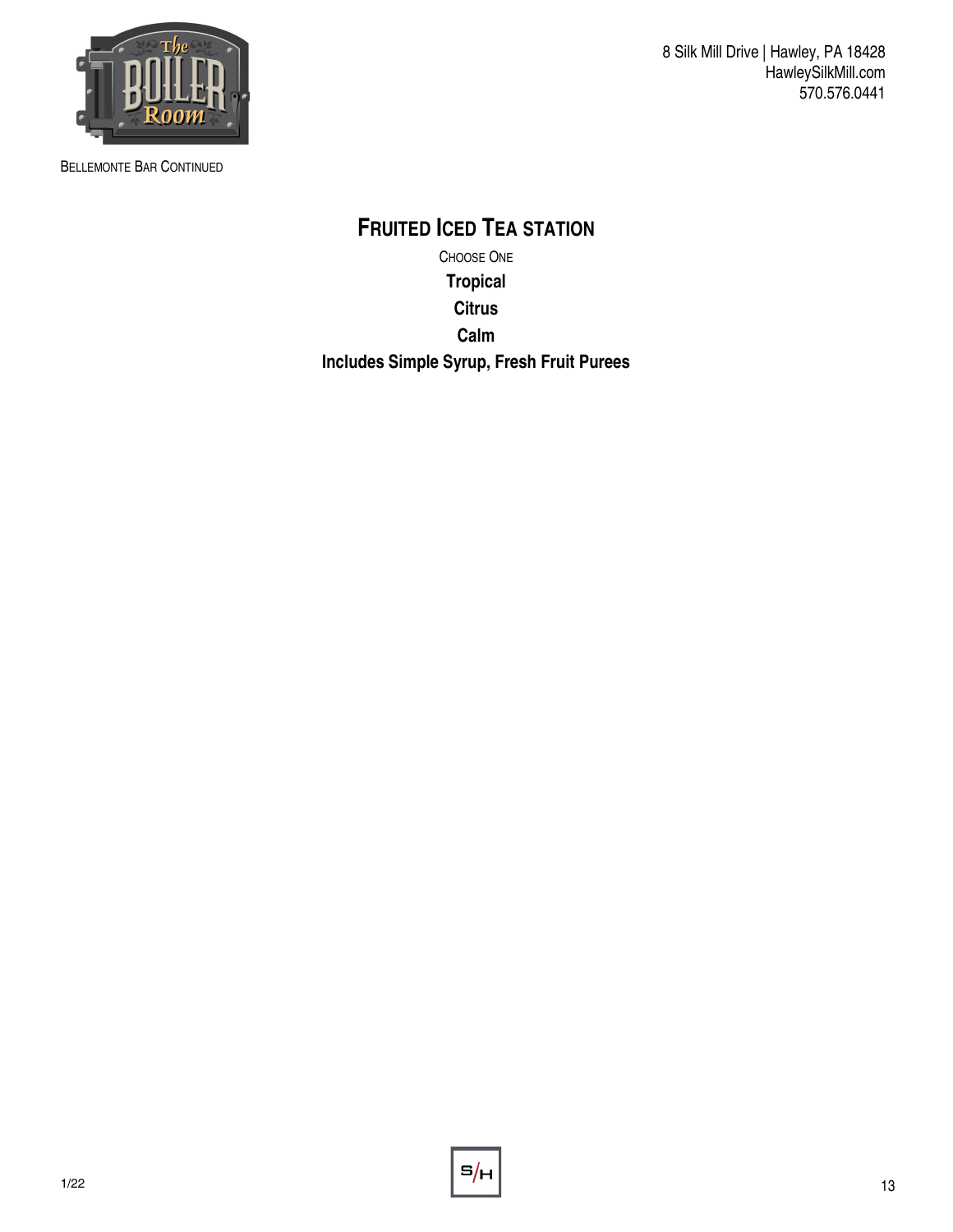

# **BOHLIN**

STARTING AT \$170 PER PERSON

# THIS PACKAGE INCLUDES:

Choice of Five Passed Hors D'Oeuvres Choice of Two Display Stations Choice of One Soup, Salad or Appetizer Choice of Three Entrees | Served Plated or Buffet Choice of Two Starches Chef's Vegetable Vegetarian Meals Available Upon Request (Does Not Limit Other Selections) Children's Meals are a Separate Cost, Please Choose One

## **PASSED HORS D'OEUVRES**

CHOOSE FIVE **Mini Crab Cakes with Remoulade Sauce Bacon Wrapped Scallops Veggie Spring Rolls with Sweet Chile Sauce Tomato Bruschetta on Crostini Spinach and Cheese Stuffed Mushrooms Roasted Apple Brie Grilled Cheese Mini Cocktail Franks with Mustard Spanakopita Bites Spicy Cauliflower Bites with White Remoulade Cajun Chicken Salad in Phyllo Cups Tomato Mozzarella and Basil Skewer Mac and Cheese Bites Arancini of Tomato and Mozzarella Beef Satay Wild Mushroom Canapé Coffee Cured Salmon and Crème Fraîche on Crostini**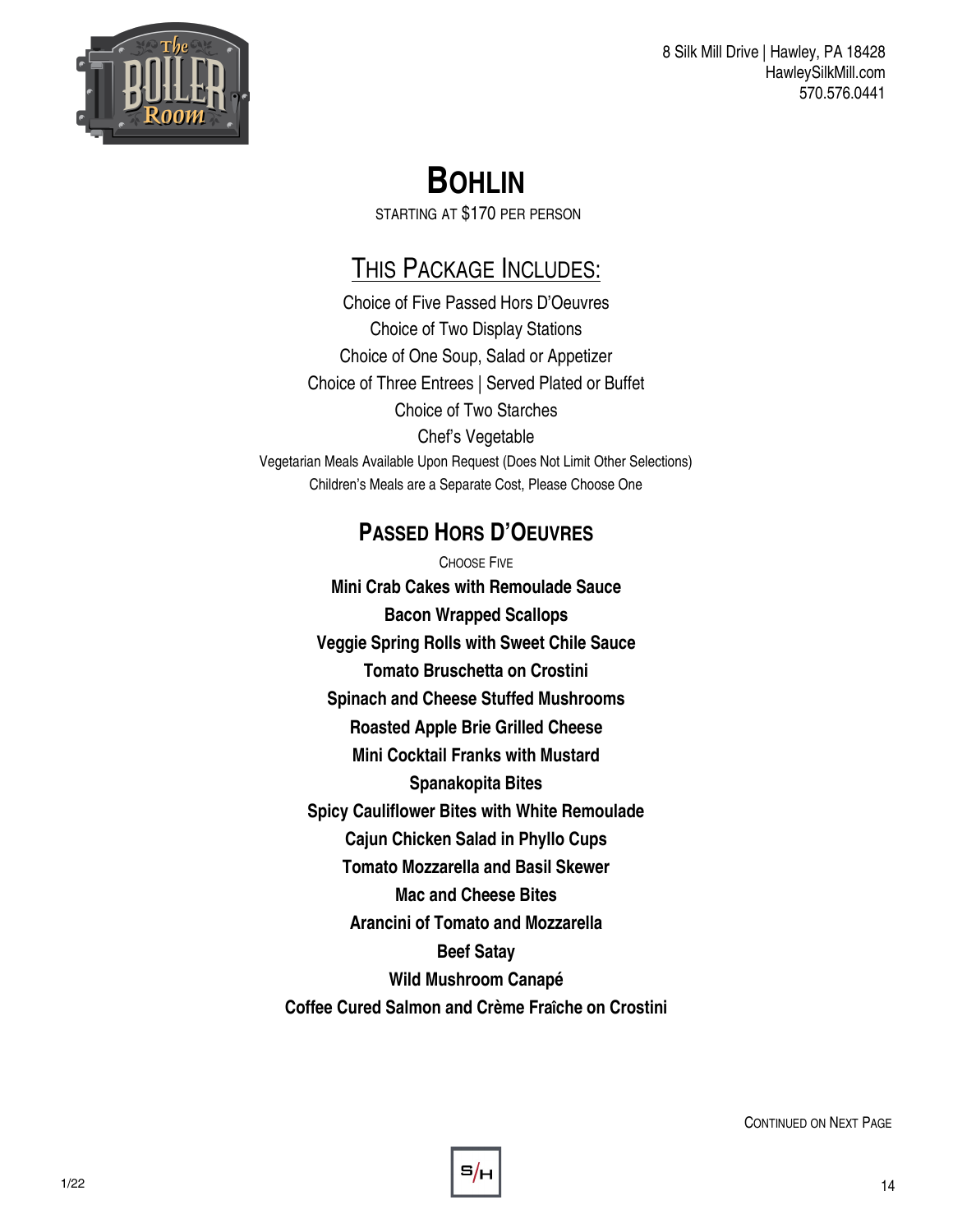

BOHLIN CONTINUED

#### **DISPLAY STATIONS**

CHOOSE TWO

**Mediterranean |** Muhammara, Haydari, Greek Olives with Rosemary & Lemon, Spiced Pita, Greek Cucumber Salad, Hummus, Saksuka (Eggplant Tomato Dish), Halloumi Cheese Fries, Fried Peppers and Feta Dip, and Olive Rosemary Bread

**Italian |** Meatballs in Red Sauce, Garlic Cheesy Bread, Caprese Sampler, Italian Olives (Orange Zest, Chili and Basil), Toasted Focaccia Bread, Caponata, Hard Salami, Prosciutto and Muffuletta Dip

**French** | Brie, Baguette, Grapes, Franglais of Boursin, Saucisson En Croute, Wine Infused Mustard, Mushroom Walnut Pate, Jambon De Paris, and Apple Butter

**Cheese & Meat |** Assorted Meats and Cheese (Chef Selection) Three Cheeses, Two Meats Served with Whole Grain Mustard, Fig Jam, Grapes, Nuts, Crackers and Toasted Bread

Seafood Platter | (Market Price Additional Cost To Be Decided One Month From Date of Wedding) Base Items: Alaskan King Crab, Shrimp Cocktail, and Lobster Salad

**Fruit Display |** Seasonal Fresh Fruit

#### **DINNER SELECTIONS**

CHOOSE ONE SOUP, SALAD OR APPETIZER

#### **SOUP**

**Potato Leek** 

**Lobster Bisque** 

#### **Minestrone**

#### **Corn Chowder**

**Watermelon Gazpacho | Olive Oil, Mint, and Bread Crumbs (Summer Only)** 

#### **SALAD**

**Caesar |** Romaine Lettuce, Locatelli Cheese and Croutons

#### **Mixed Green Salad**

**Watermelon "Caprese" |** Compressed Watermelon, Basil, Feta, and Saba **Beet Salad |** Red & Golden Beets, Goat Cheese, Hazelnut, and Orange Dressing **Grain Salad |** Bulgar Wheat, Wheat Berry, Farro, Orange Supreme, Dried Fruit and Almonds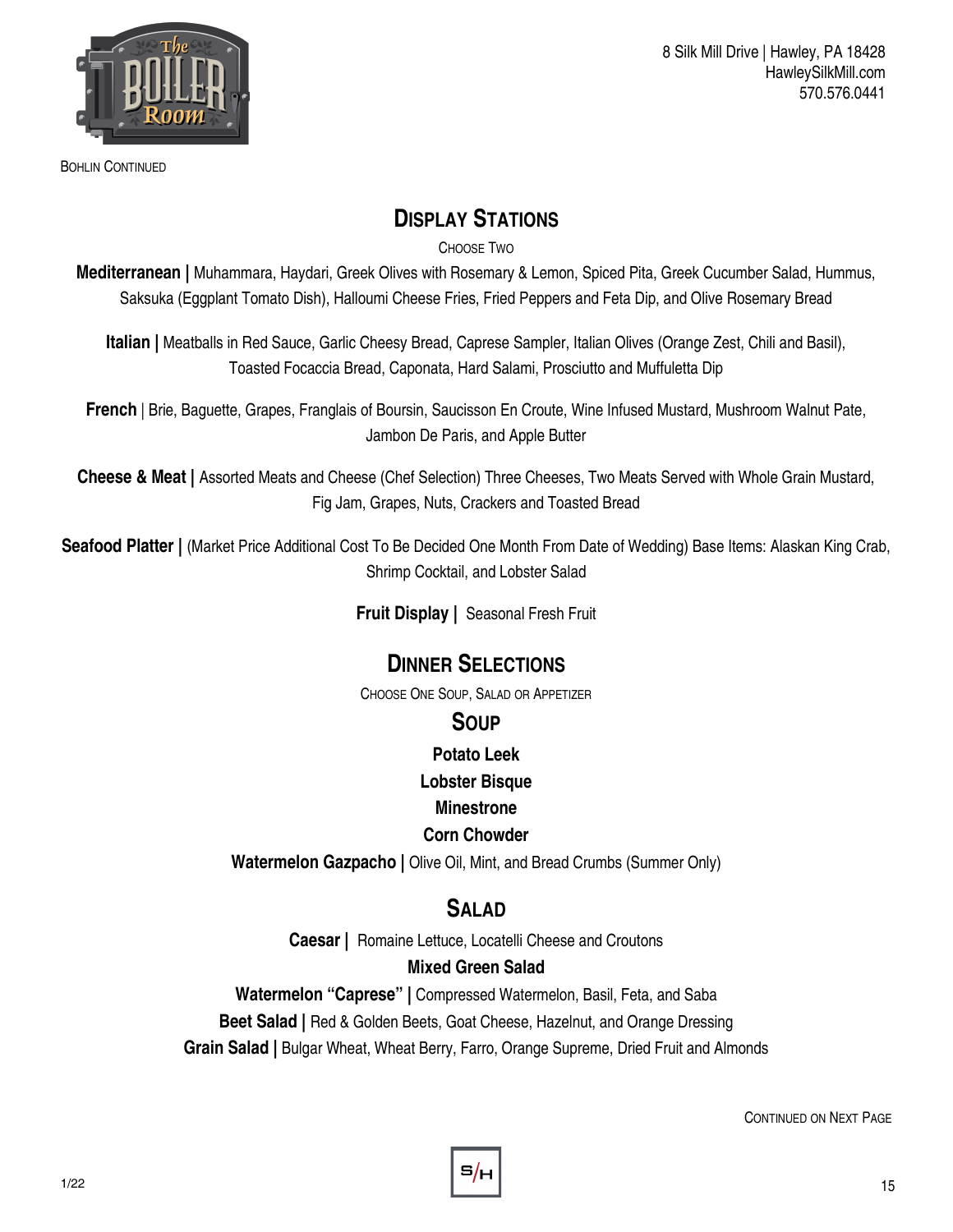

BOHLIN CONTINUED

### **ENTREES**

CHOOSE THREE **Prime Rib | Horseradish Cream, Au Jus Beef Tenderloin |** Port Poached Pears, Stilton, and Port Reduction

**Strip Loin | Bordelaise Coq Au Vin |** Red Wine Braised Chicken

**Airline Chicken Breast |** Herb Pan Sauce

**Halibut |** Cornichon Sweet Onion Relish, Chervil Beurre Blanc

**Mahi Mahi |** Cajun Seasoning, Mango Salsa

**Pork Tenderloin | Bacon Wrapped, Caramelized Onion, Roasted Apples, and Green Peppercorn Sauce** 

#### **VEGETABLE**

**Chef's Selection of Seasonal Offerings**

#### **STARCHES**

CHOOSE TWO **Whipped Potatoes Garlic White Rice Saffron Rice Roasted New Potatoes Creamy Polenta Potato Au Gratin Sweet Potato Hash Duchess Potatoes** 

#### **VEGETARIAN**

CHOOSE ONE FOR YOUR GUESTS WITH A VEGETARIAN DINING PREFERENCE **Stuffed Artichoke | Parmesan, Toasted Panko, and Tahini Vinaigrette** 

**Vegetable Wellington |** Puff Pastry, Sweet Potato, Broccolini, Mushroom Duxelle and Tarragon Coconut Bechamel

#### **CHILDREN'S SELECTIONS**

PRICED SEPARATELY CHOOSE ONE **Chicken Tenders and Fries Grilled Cheese and Fries Pasta with Butter or Marinara Mac and Cheese** 

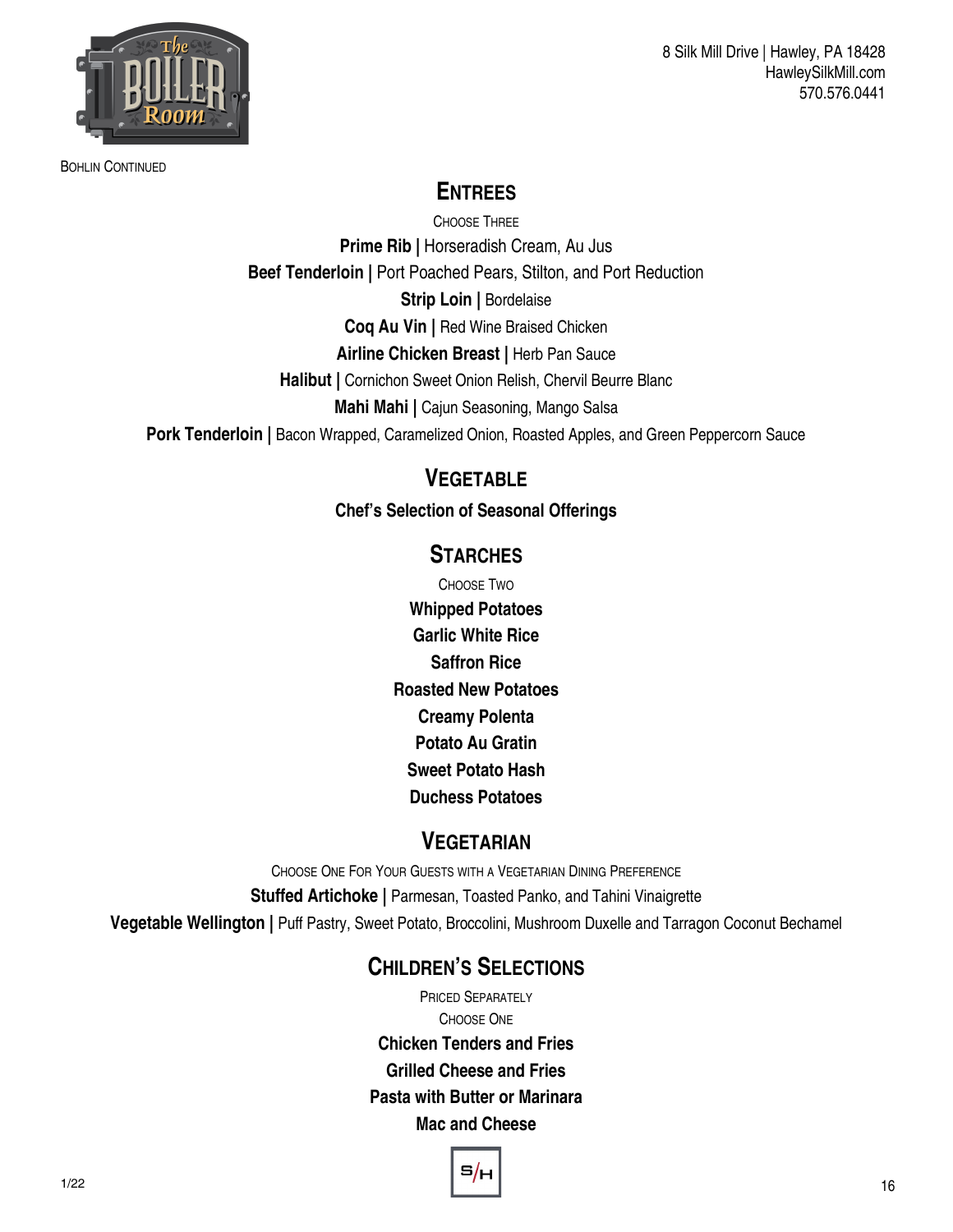

# **BOHLIN BAR**

5 HOUR OPEN BAR INCLUSIONS

#### **BOTTLED BEER Coors Light | Yuengling Lionshead | Corona Extra | Heineken Zero**

# **UPGRADE YOUR BOTTLED BEER**

CHOOSE TWO

**Angry Orchard Crisp Apple | Blue Moon Belgian White Flying Fish Hazy Bones | Founders All Day IPA Great Lakes Edmund Fitzgerald Porter | Heineken Lagunitas IPA | Modelo | New Belgium Fat Tire Sam Adams Boston Lager | Sam Adams Seasonal Stella Artois | Truly Hard Seltzer | Yards Philly Pale Ale**  Not Listed Here? Ask for Pricing Regarding Add On Selections!

#### OR CHOOSE ONE

**1911 Original or Raspberry Hard Cider | Allagash White Ithaca Flower Power | New Trail Broken Heels IPA Ommegang Witte | Rusty Rail Fool's Gold Troegs Solid Sender or Dreamweaver | Victory Prima Pils Wyndridge Farms Hard Cider | Yards Philthy** 

Pair Your Beer with Your Menu! Ask Our Malt Maven for a Consult.\*

### **WINE**

**Toast with Wycliff Brut Sparkling**

**Sycamore Lane Varietals Choose 2 Reds, 2 Whites, and a Rose: Chardonnay | Pinot Grigio | Chablis Burgundy | Merlot | Cabernet Sauvignon White Zinfandel | Wycliff Brut Rose (Sparkling)**

Pair Your Wine with Your Menu! Ask Our Sommelier for a Consult or Add Wine Service with Dinner.\*

\*May Involve Additional Fees

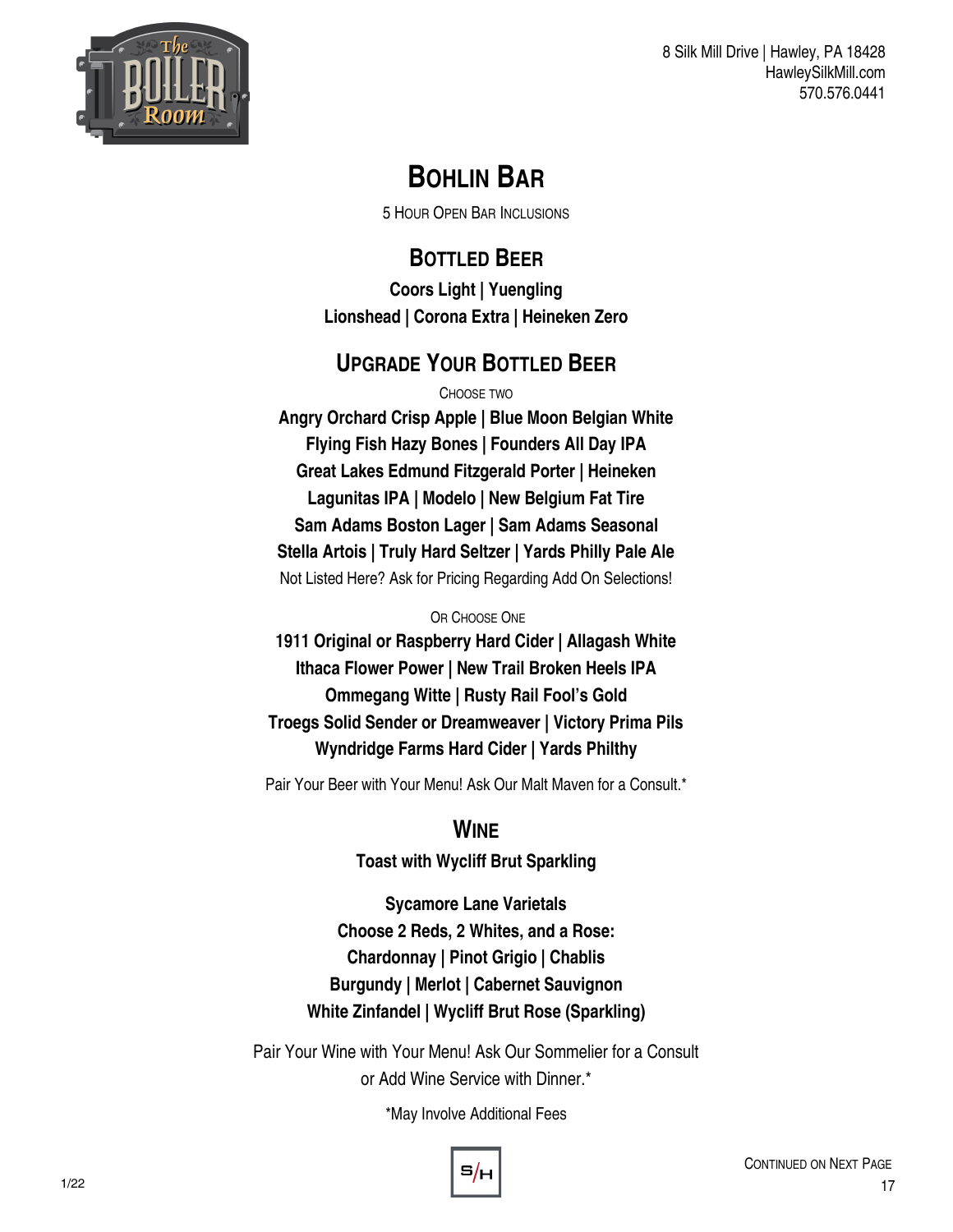

BOHLIN BAR CONTINUED

#### **SPIRITS**

**Stoli | Stoli Flavors | Tito's | New Amsterdam | Grey Goose | Ketel One – Vodka Beefeater | Gordons | New Amsterdam | Hendricks | Tanqueray – Gin Jose Cuervo Gold | Montezuma | Patron Silver | Casamigos Blanco – Tequila Makers Mark | Jim Beam – Bourbon Mr. Boston Assorted Schnapps and Liqueurs Don Q | Bacardi | Captain Morgan | Rumhaven Coconut – Rum Dewars | Johnnie Walker Red | Johnnie Walker Black – Scotch Windsor | Dad's Hat Rye | Jack Daniels | Jameson | Crown Royal – Whiskey Cordials (Upon Request) Bailey's Irish Cream | Frangelico | Grand Marnier | B&B | Drambuie | Campari Sambuca | DiSaronno | St. Germain – Liqueurs**

#### **SIGNATURE DRINK**

CHOOSE ONE

**Spring**

**St. Germain Spritz |** St. Germain, Gin, and Club Soda with Lemon Zest **Cucumber Melon Refresher |** Muddled Cucumber and Basil, Melon Liqueur, and Vodka

**Summer**

**Fruited Mojito**

**Fruited Whiskey Smash |** Rosemary Lemon or Minted Peach

**Fall**

**Caramel Apple | Maple Bourbon Spiked Hot Cider**

**Winter Cranberry Sparkler |** Sparkling with Cranberry Juice **Hot Mulled Wine Spiked Cocoa |** Served Hot or Iced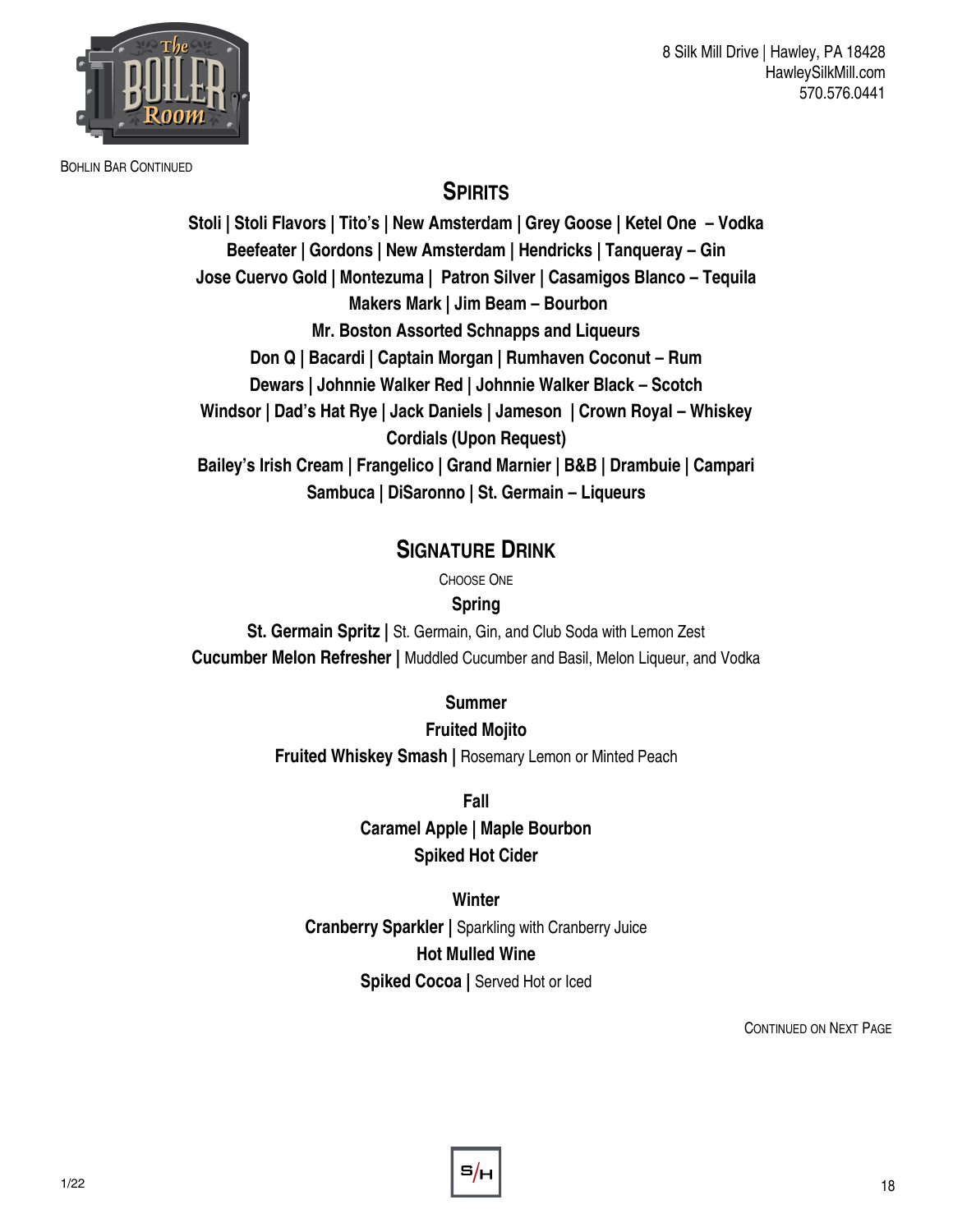

BOHLIN BAR CONTINUED

8 Silk Mill Drive | Hawley, PA 18428 HawleySilkMill.com 570.576.0441

### **SIGNATURE NON-ALCOHOLIC**

CHOOSE ONE

**Spring/Summer Salted Watermelon Juice Strawberry Agua Fresca Fruited Lemonade Station Honeydew Cucumber Spritzer Berry Mojito Cucumber, Mint, Basil Refresher**

**Fall/Winter Hot Mulled Cider | Iced Spiced Cider Syllabub Hot Cocoa Ginger Beer**

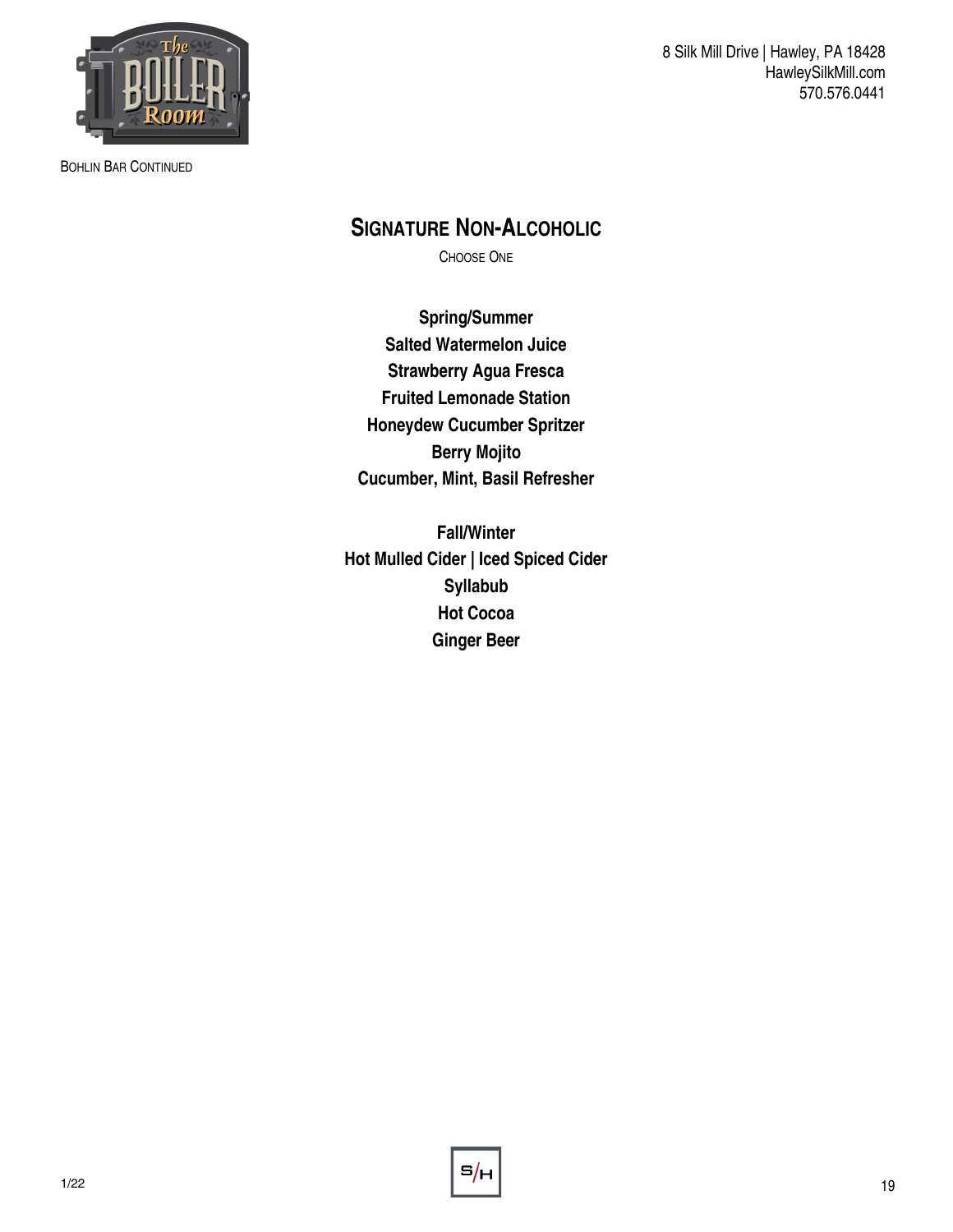

# **WEDDING CAKES**

CUSTOMIZE YOUR CAKE WITH THE FOLLOWING SELECTIONS AND MORE

#### CAKE FLAVORS SELECT ONE | ADD ONE ADDITIONAL FLAVOR FOR \$1 PER PERSON **White | Yellow | Chocolate | Lemon Marble | Carrot | Red Velvet**

# **FILLINGS**

CHOOSE ONE **Chocolate Mousse | Oreo Cookie | Vanilla Custard | Cream Cheese Flavored Buttercream (Mocha, Chocolate, Vanilla, Salted Caramel, Espresso)**

# CAKES, FILLINGS, AND SOAKS | UPGRADES\*

ADD \$1 PER PERSON **Gourmet Fillings (Cannoli, Fresh Fruit, Chocolate Truffle, Lemon Curd, Nutella) Liquor Soaks (Bailey's, Rum, Amaretto, Whiskey, Kahlua) Cakes (Funfetti, Chocolate Chip, Banana)**

# DECORATIONS | UPGRADES\*

\*ADDITIONAL FEES APPLY **Fondant | Fondant Texture | Sugar Flowers | Topsy Turvy | Beaded and Sprinkled Tiers Quilting | Geode | Metallics | Birch Tree | Multiple Flavors Ombre Frosting | Ombre Cake | Hand Painted Details**

# SUGGESTED COMBINATIONS

ADD \$2 PER PERSON

**Lemon Chiffon Cake, Lemon Curd, Whipped Cream Frosting Yellow Cake, Rum Soak, Cannoli Filling, Vanilla Buttercream Banana Cake, Bourbon Banana Filling, Salted Caramel Buttercream Chocolate Cake, Grand Marnier Soak, Chocolate Truffle Filling, Burnt Orange Buttercream Chocolate Cake, Espresso Soak, Chocolate Ganache Filling, Mocha Buttercream**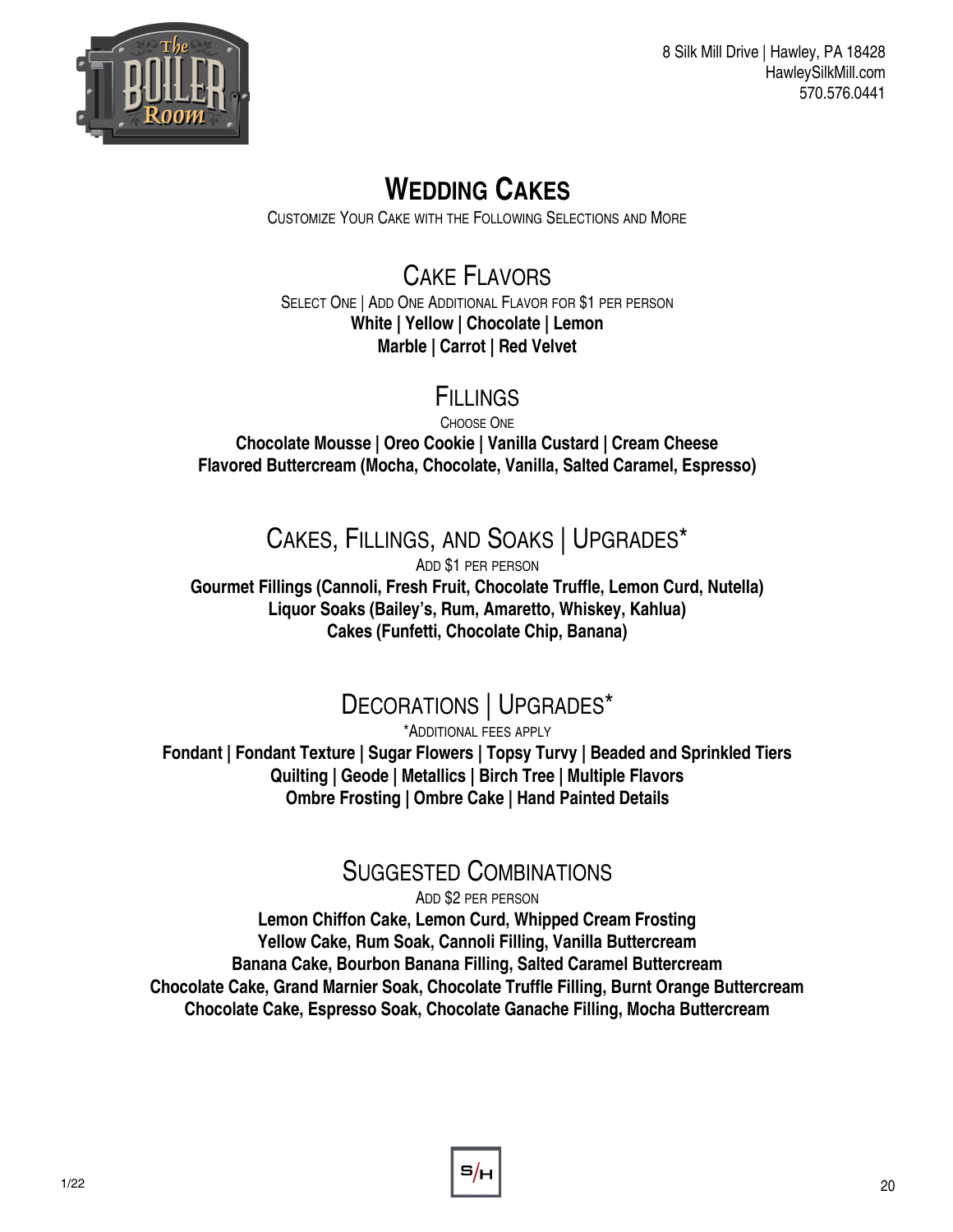

# **POST WEDDING BREAKFAST OR BRUNCH**

ADD A BREAKFAST/BRUNCH BUFFET TO THE DAY AFTER YOUR WEDDING STARTING AT \$39 PER PERSON

# BREAKFAST/BRUNCH BUFFET

**Fresh Fruit Salad Country Style Quiche** | Peppers and Onions **Sausage**

**Bacon** 

**Hash Brown Casserole**

**Assorted Danishes and Muffins**

**Tuna Niçoise Salad**

**Herb Roasted Chicken Over Wild Rice**

**Baked Monte Cristo of Turkey, Ham, and Swiss** | Maple Syrup and Butter **Chilled Juices, Fresh Brewed Coffee, Decaffeinated Coffee, and Tea**

# BREAKFAST/BRUNCH ENHANCEMENTS

SERVES 10-12 GUESTS

**Bagel and Lox Platter** | \$139 **Yogurt Bar Assorted Toppings** | \$110 **Artisanal Cheese Display with Grapes and Crackers** | \$120 **Side of Salmon Poached with Cucumber Dill Chop |** \$139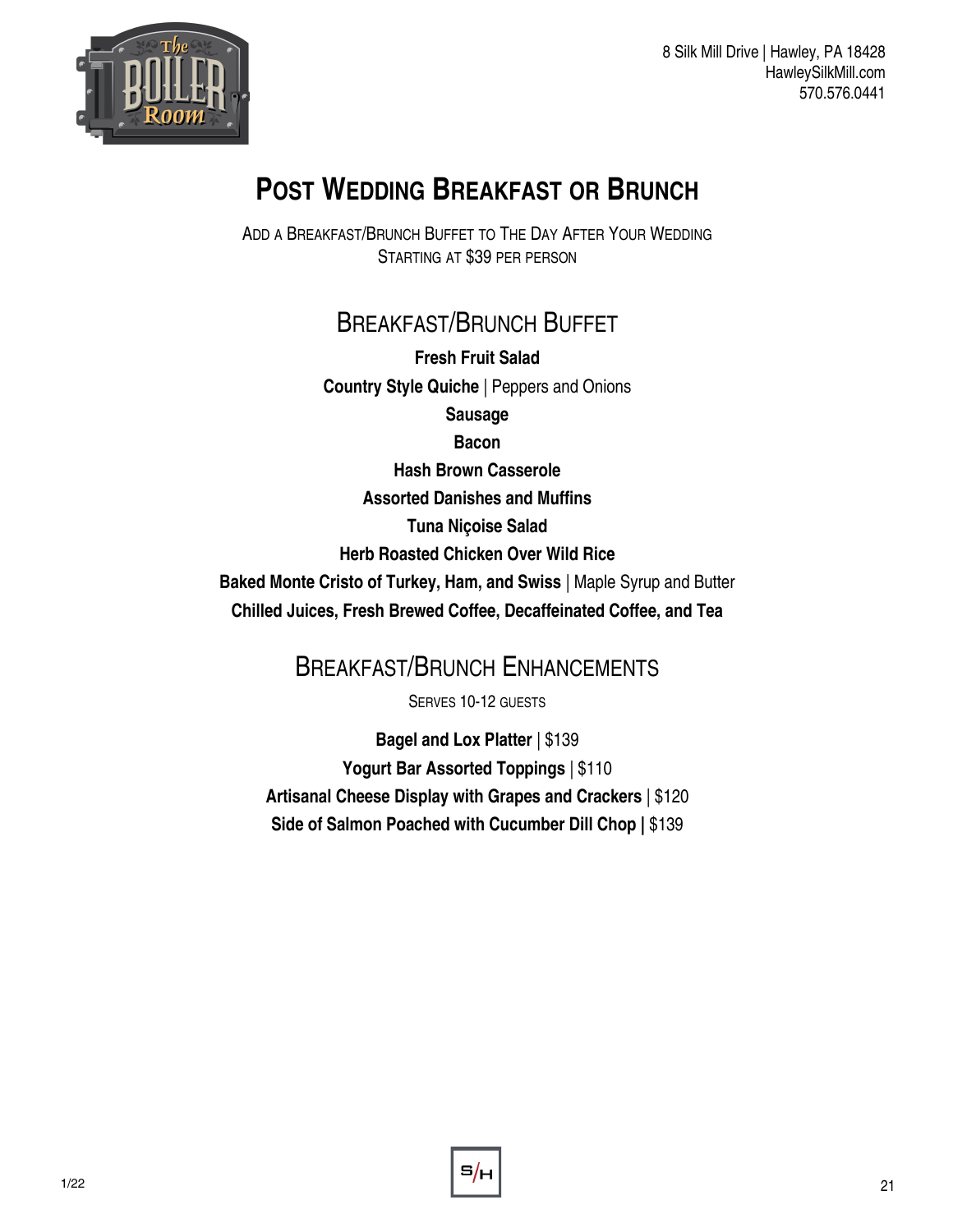

# **MENU ENHANCEMENTS**

HORS D'OEUVRES, LATE NIGHT NOSH

# ADDITIONAL HORS D'OEUVRES

**Lamb Chops in Pesto** | \$8 Each **Oysters Rockefeller** | \$8 Each **Stuffed Clams Diablo** | \$6 Each **Gravlax Blini with Crème Fraîche and Roe** | \$6 Each **Crab Crostini with Citrus Aioli and Chives** | \$7 Each **Steak Crostini with Horseradish Sauce & Pickled Onions** | \$7 Each **Shrimp Shooter with Cocktail Sauce |** \$7 Each

# CARVING STATION

CARVING STATIONS ARE PRICED PER PERSON, PLUS FEE FOR THE CHEF ATTENDED STATION CHEF ATTENDED | \$225 CHOOSE ONE **Whole Side Salmon |** \$20 Per Person Salt Cured, Lavender, Pickled Onion Salad, and Crème Fraîche

> **Slow Roasted Pork Loin|** \$17 Per Person Mustard Maple Glaze

**Herb Roasted Beef Prime Rib** | \$29 Per Person Horseradish Cream

**Herb Roasted Beef Tenderloin** | \$29 Per Person Balsamic Onion Relish

**Rosemary Garlic Studded Lamb Leg** | \$21 Per Person Minted Chimichurri

# DESSERT DISPLAY

\$24 PER PERSON

**Venetian Table**

**Chef's Selection of Five Miniature Desserts**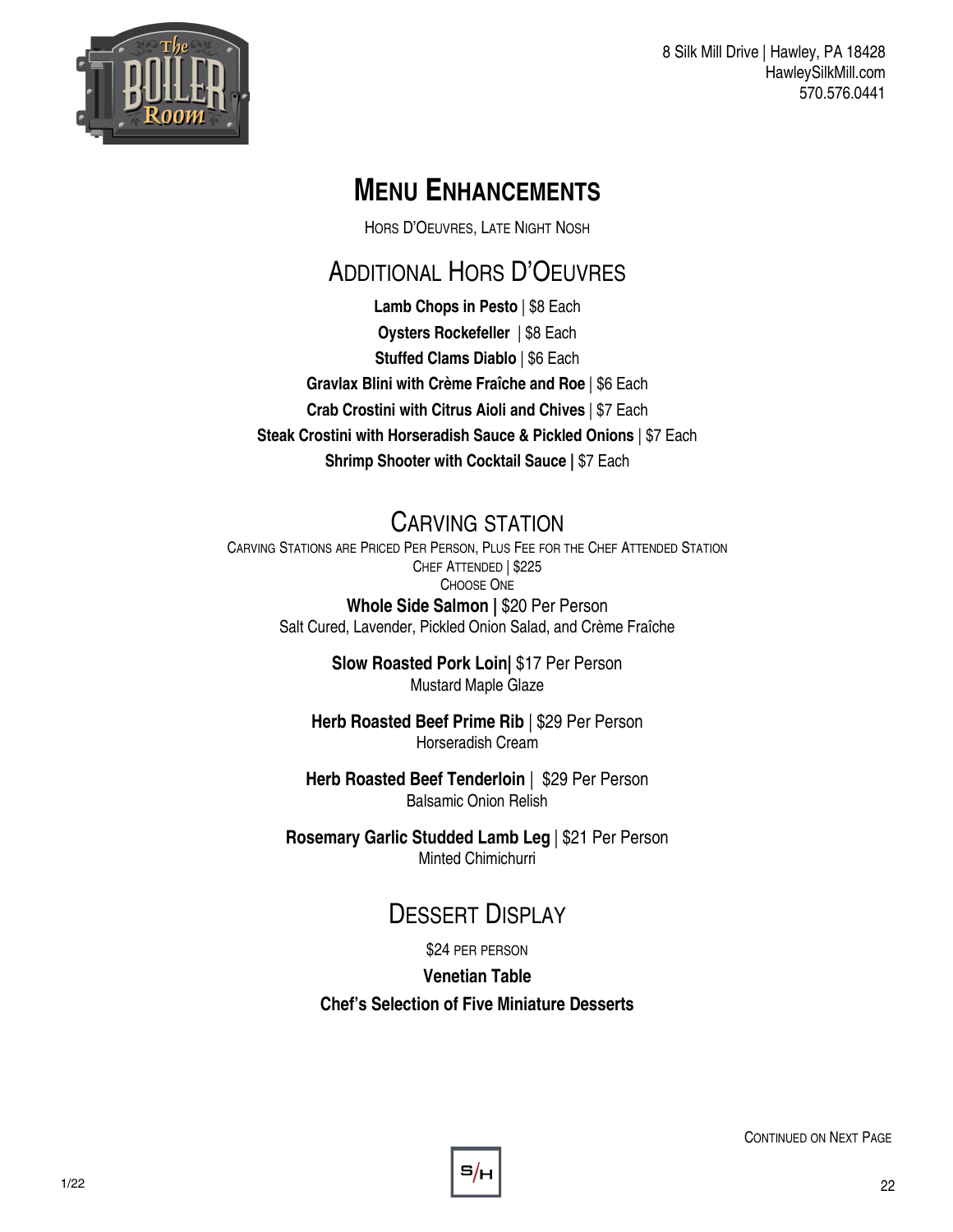

MENU ENHANCEMENTS CONTINUED

8 Silk Mill Drive | Hawley, PA 18428 HawleySilkMill.com 570.576.0441

# LATE NIGHT NOSH

#### PI ATTERS

SERVES 10-12 GUESTS **Sliced Mozzarella and Tomato Display** | \$110 House Made Pesto & Balsamic Drizzle, Focaccia, Olive Oil

#### **Mediterranean Platter Tomato Bruschetta** | \$129

Marinated Olives, Mozzarella Balls in Pesto, Tabbouleh Salad, Roasted Garlic Hummus, Marinated Mushrooms, Marinated Feta, Pita Toast

#### **Cheese and Meat Board** | \$159

Selection of Two Local Prosciuttos, Hams, Pates, & Sausages, Selection of Three Cheeses. Served with Apple Butter, Pickled Onions, Mustard, Grapes, Mini Pickles, Dried Fruit, Baguette and Crackers

#### **Paupack Pretzel Board** | \$99

Variety of Mustards, Dried Cranberries, Spreadable Cheese Infused with Wine, Apple Butter, Pickled Onions, Chef's Choice One Cheese and One Meat

#### **Trail's End Platter** | \$109

Variety of Chips, Pretzels, Candy Bars, Sodas, Bottled Waters, Granola Bars, and Trail Mix

#### **SANDWICHES**

INCLUDES POTATO SALAD AND CHIPS \$18 PER PERSON CHOOSE THREE

**Farmer's Veggie |** Grilled Seasonal Veggies and Garlic Aioli on Focaccia Bread **Ham and Cheddar | Honey Mustard, Lettuce, Tomato, and Onion on Country White Turkey Breast and Swiss |** Yogurt Ranch, Lettuce, Tomato, and Onion on Ciabatta **Caprese |** Balsamic Reduction and Greens on Focaccia Bread **Grilled Chicken | Pesto, Mozzarella, and Tomato on Ciabatta Bread** 

### **WRAPS**

INCLUDES COLESLAW AND CHIPS \$18 PER PERSON CHOOSE THREE **Farmer's Veggie | Grilled Seasonal Veggies and Garlic Aioli Ham and Cheddar | Honey Mustard, Lettuce, Tomato, and Onion** 

**Turkey Breast and Swiss |** Yogurt Ranch, Lettuce, Tomato, and Onion

**Caprese |** Balsamic Reduction and Greens

**Grilled Chicken |** Pesto, Mozzarella, Tomato and Greens